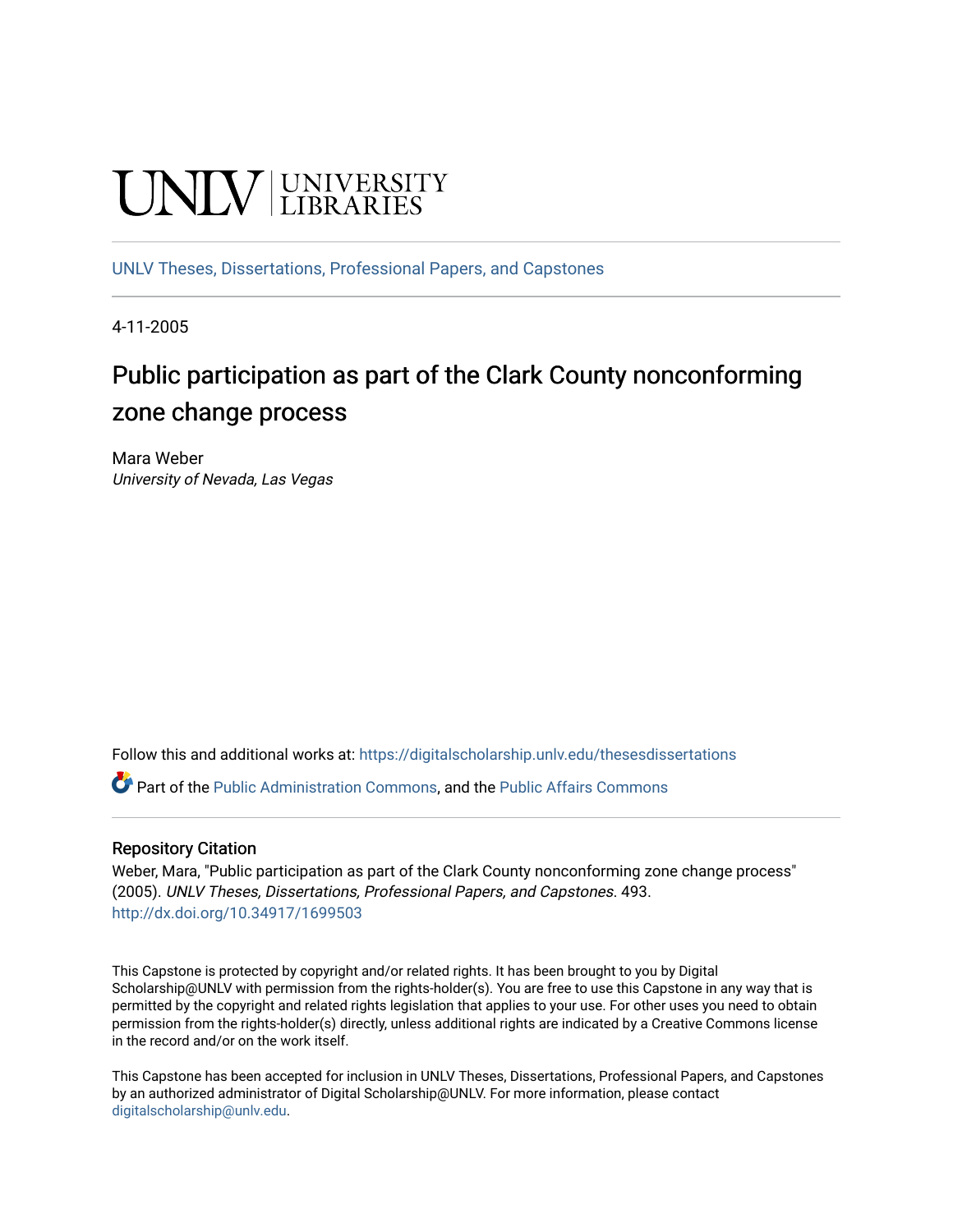# **PUBLIC PARTICIPATION as part of the CLARK COUNTY NONCONFORMING ZONE CHANGE PROCESS**

**By** 

**MARA WEBER** 

Advisory Committee Chair – Karen Layne

Advisory Committee Members – Deborah Smith, Anna Lukemeyer and William Thompson

Professional Paper

April 11, 2005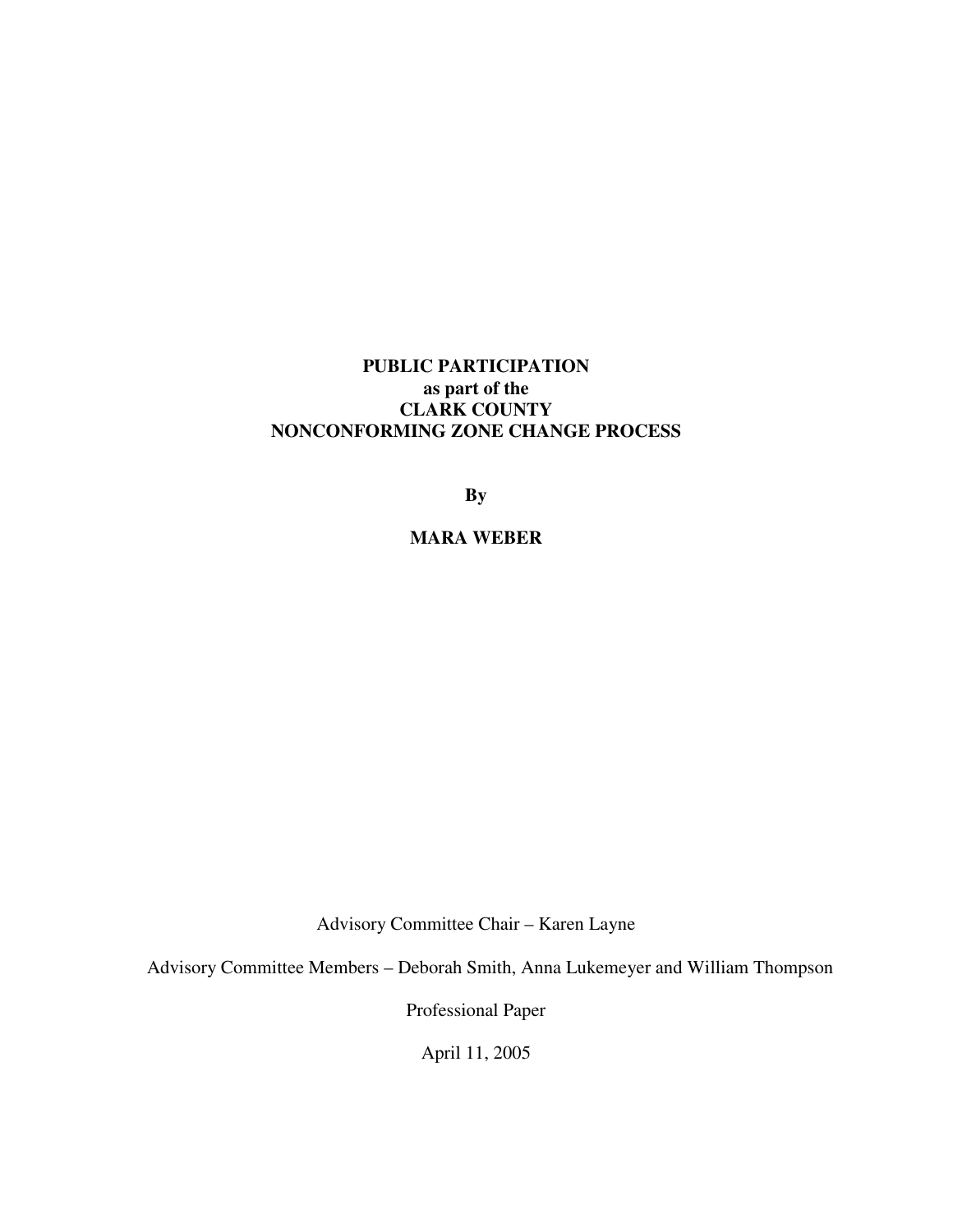#### **INTRODUCTION**

 If you have ever bought a new home here in the Las Vegas Valley, you understand how frustrating it is when the vacant corner lot next to your home, which was promised as a residential subdivision or park, becomes a neighborhood convenience store. While it may seem like the change takes place overnight, there is an actual land use process that takes place transforming that vacant lot. This was the case for the property owners who live near Windmill Lane and Durango Drive. They believed that the property was deed restricted and could only be used as a cemetery. Through the nonconforming zone change (NZC) process, twenty-seven acres were designated commercial development with a portion of it being used as a convenience store with gasoline pumps and a car wash.

 Approximately one year ago, the property owner for this parcel located within the Town of Enterprise, submitted an NZC application to the Clark County Comprehensive Planning Department. The application was to change the zoning classification from Rural Residential (R-E) and Local Business (C-1) to C-1 and Office Professional (C-P). The application was non-conforming because it did not follow the Enterprise Land Use Plan for up to General Commercial and up to Office Professional. This property was also deed restricted which meant that in order for the zoning to be changed, it must conform to the Land Use Plan. Due to the deed restriction, the owner chose to put the application on hold until the Land Use Plan was changed, which conveniently, was in the process of being updated. Through the process, the owner was able to work with the Enterprise Town Board, the Planning Commission and the Board of County Commissioners to change the land use designation for this parcel thereby placing the application in conformance with the Land Use Plan. The applicant then requested that the application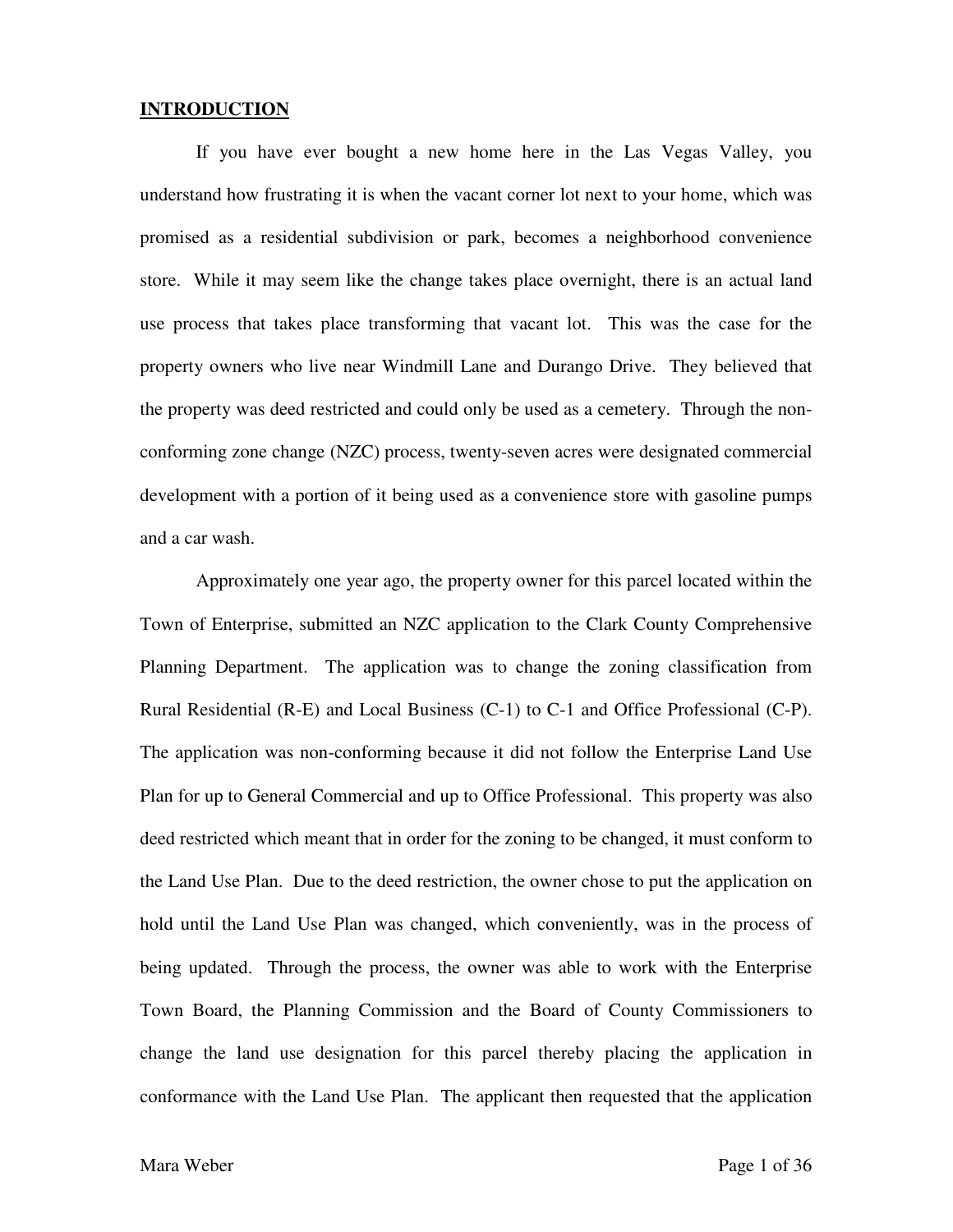go forward as conforming and it was approved for the convenience store with gasoline pumps and car wash. Through research, it is my intent to show that through a new NZC process, which includes land use plan update changes, public participation is a valuable component of the land use plan process transforming vacant lots in the Valley.

 Planning departments typically process a variety of land use applications such as zone changes (to change the zoning classifications in order to allow different uses), design reviews (review of architectural and site design), special use permits (allow a certain use subject to conditions in a particular zoning district), and waivers of development standards (to deviate from set requirements of development standards). All of these can be contentious, but it is the NZC requests that typically generate the most controversy. They are usually the most controversial type of application because the development being proposed is not in conformance with the land use plan.

 Within Clark County, "a land use plan is a blueprint for an area designating how it should grow" (Bermudez, 2005). Tables one through four below indicate the existing land use allocation (zoned/developed land) and the planned land use allocation (how the land should be zoned/developed) for Enterprise under both the 1998 and 2004 land use plans. These tables illustrate the dramatic growth within the Enterprise area. In 1998 there were only 28,700 acres of land allocated for development; however, in 2004 when the plan was amended 39,384 acres were already developed (see Tables 1 through 4).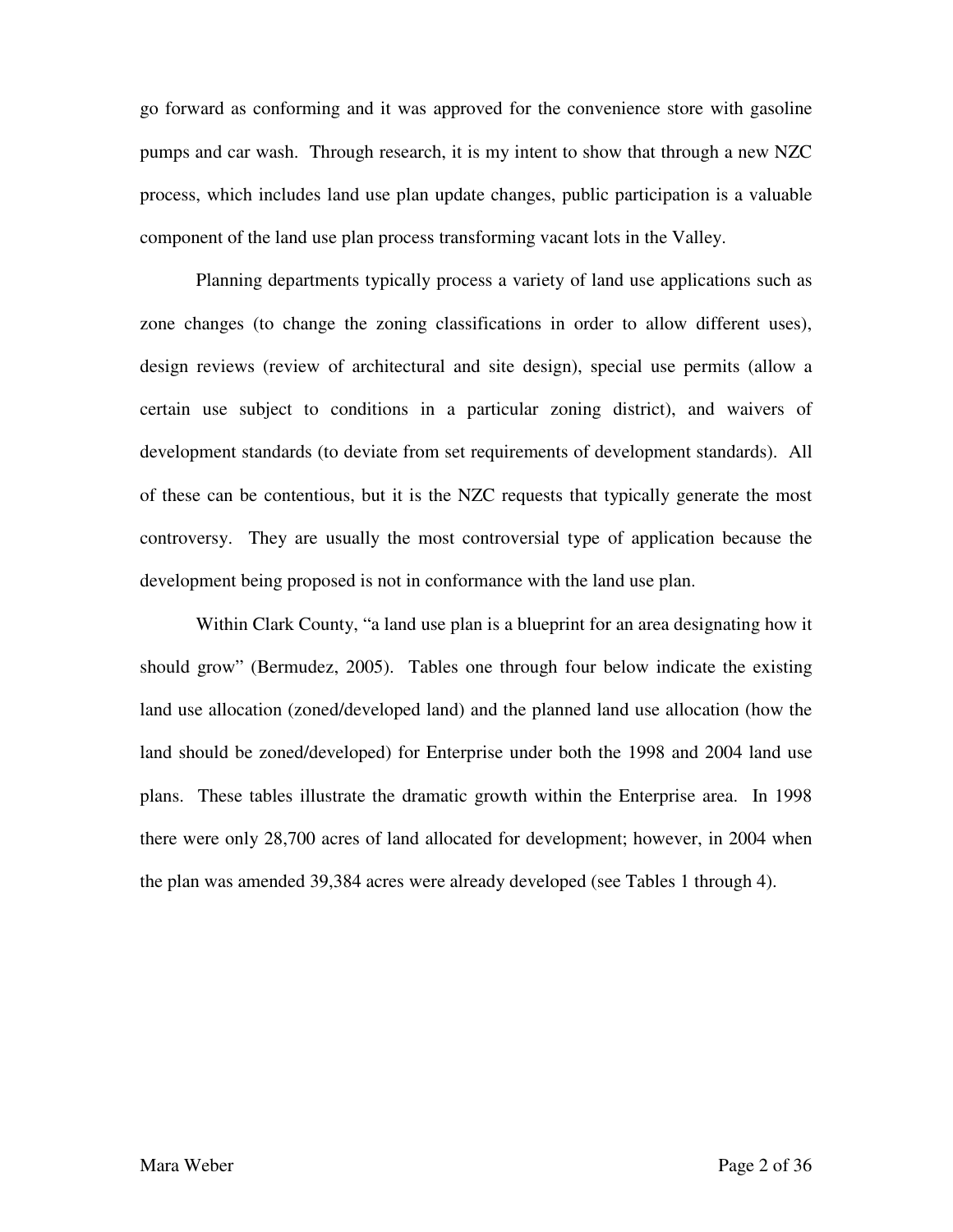# **Table 1 (1998)**

| <b>Land Use Categories</b><br>combined for Comparisons | <b>Land Use Categories as</b><br>outlined in Enterprise Plan | Approximate<br><b>Acres</b> | <b>Percent</b> |
|--------------------------------------------------------|--------------------------------------------------------------|-----------------------------|----------------|
| Single Family                                          | Rural Neighborhood<br><b>Preservation Area</b>               | 958                         | 16%            |
|                                                        | Single Family Commercial                                     | 1347                        | 23%            |
| Multi-Family                                           | <b>Multiple Family</b>                                       | 100                         | $2\%$          |
| Industrial                                             | <b>Business Park Industrial</b>                              | 376                         | 7%             |
| Commercial                                             | Commercial                                                   | 358                         | $6\%$          |
| <b>Public Facility</b>                                 | <b>Public Facility</b>                                       | 261                         | $4\%$          |
| Vacant/Rights-of-Way                                   | Rights-of-Way                                                | 2489                        | 42%            |
| Totals                                                 |                                                              | 5889                        | 100 percent    |

(Table copied from Clark County Enterprise Land Use Plan dated December 16, 1998)

#### **Table 2 (2004)**

| <b>ENTERPRISE EXISTING LAND USE ALLOCATION</b> |                          |                |  |  |
|------------------------------------------------|--------------------------|----------------|--|--|
| <b>Land Use Category</b>                       | <b>Approximate Acres</b> | <b>Percent</b> |  |  |
| Single Family                                  | 4294                     | 10.9%          |  |  |
| Multi-Family                                   | 324                      | 0.8%           |  |  |
| Industrial                                     | 262                      | $0.7\%$        |  |  |
| Commercial                                     | 787                      | 2.0%           |  |  |
| <b>Public Facility</b>                         | 656                      | 1.7%           |  |  |
| Vacant/Rights-of-Way                           | 33061                    | 83.9%          |  |  |
| Totals                                         | 39384                    | 100 percent    |  |  |

(Table copied from the Clark County Enterprise Land Use Plan dated December 8, 2004)

# **Existing Land Use Allocation = zoned/developed land. Planned Land Use Allocation = how the land should be zoned/developed.**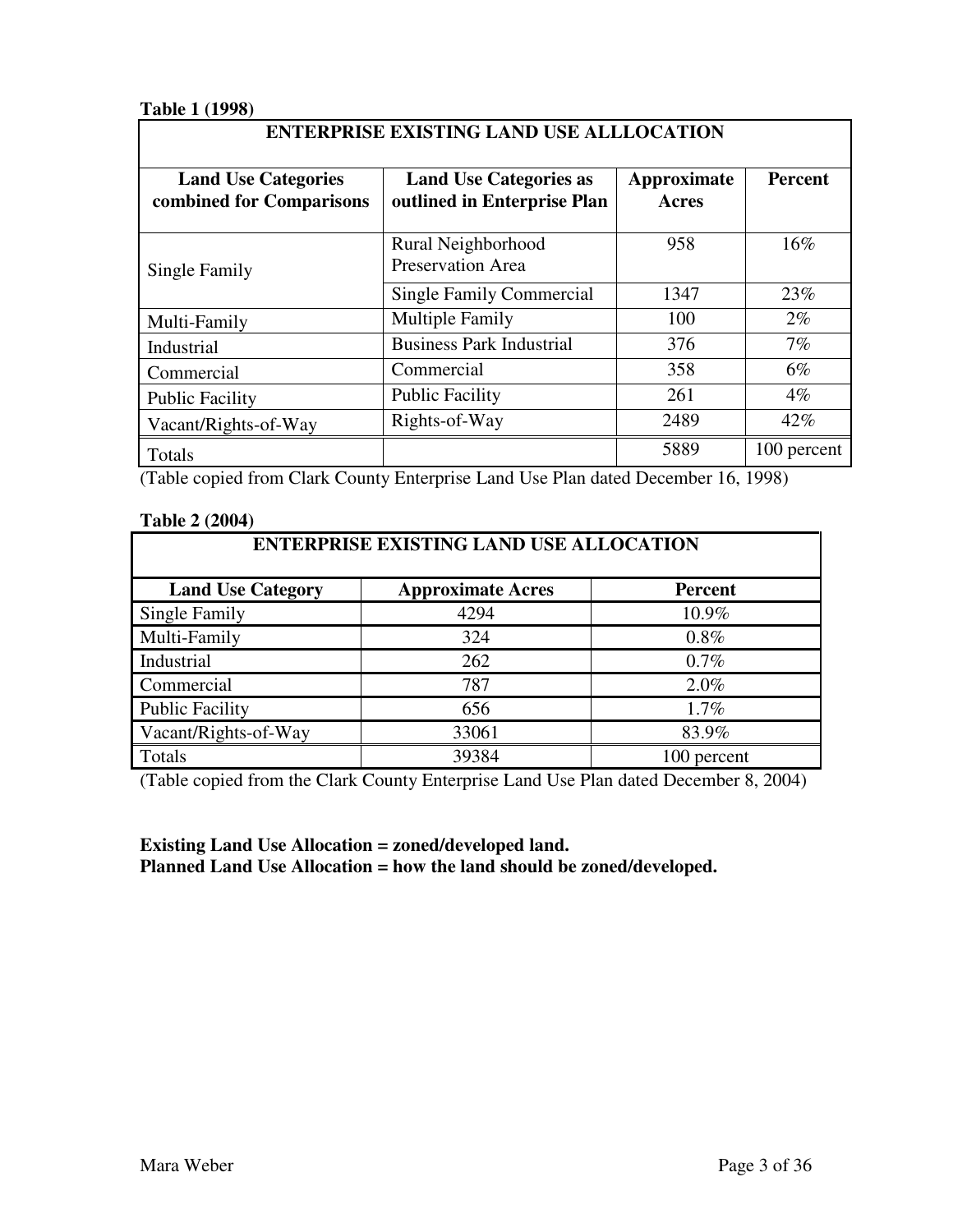# **Table 3 (1998)**

# **ENTERPRISE PLANNED LAND USE ALLOCATION**

| <b>Land Use Categories</b><br>combined for Comparisons | <b>Land Use Categories as</b><br>outlined in Enterprise Plan | Approximate<br><b>Acres</b> | <b>Percent</b> |
|--------------------------------------------------------|--------------------------------------------------------------|-----------------------------|----------------|
| Single Family                                          | Rural Neighborhood<br><b>Preservation Area</b>               | 7035                        | 25%            |
|                                                        | <b>Single Family Residential</b>                             | 8310                        | 28%            |
| Multi-Family                                           | <b>Multiple Family</b>                                       | 2870                        | $10\%$         |
| Industrial                                             | <b>Business Park Industrial</b>                              | 4165                        | 14%            |
| Commercial                                             | Commercial                                                   | 2296                        | 8%             |
|                                                        | Gateway                                                      | 1950                        | 8%             |
| <b>Public Facility</b>                                 | Parks & Schools                                              | 1500                        | $5\%$          |
| Vacant/Rights-of-Way                                   | Open Land                                                    | 574                         | $2\%$          |
| Totals                                                 |                                                              | 28700                       | 100 percent    |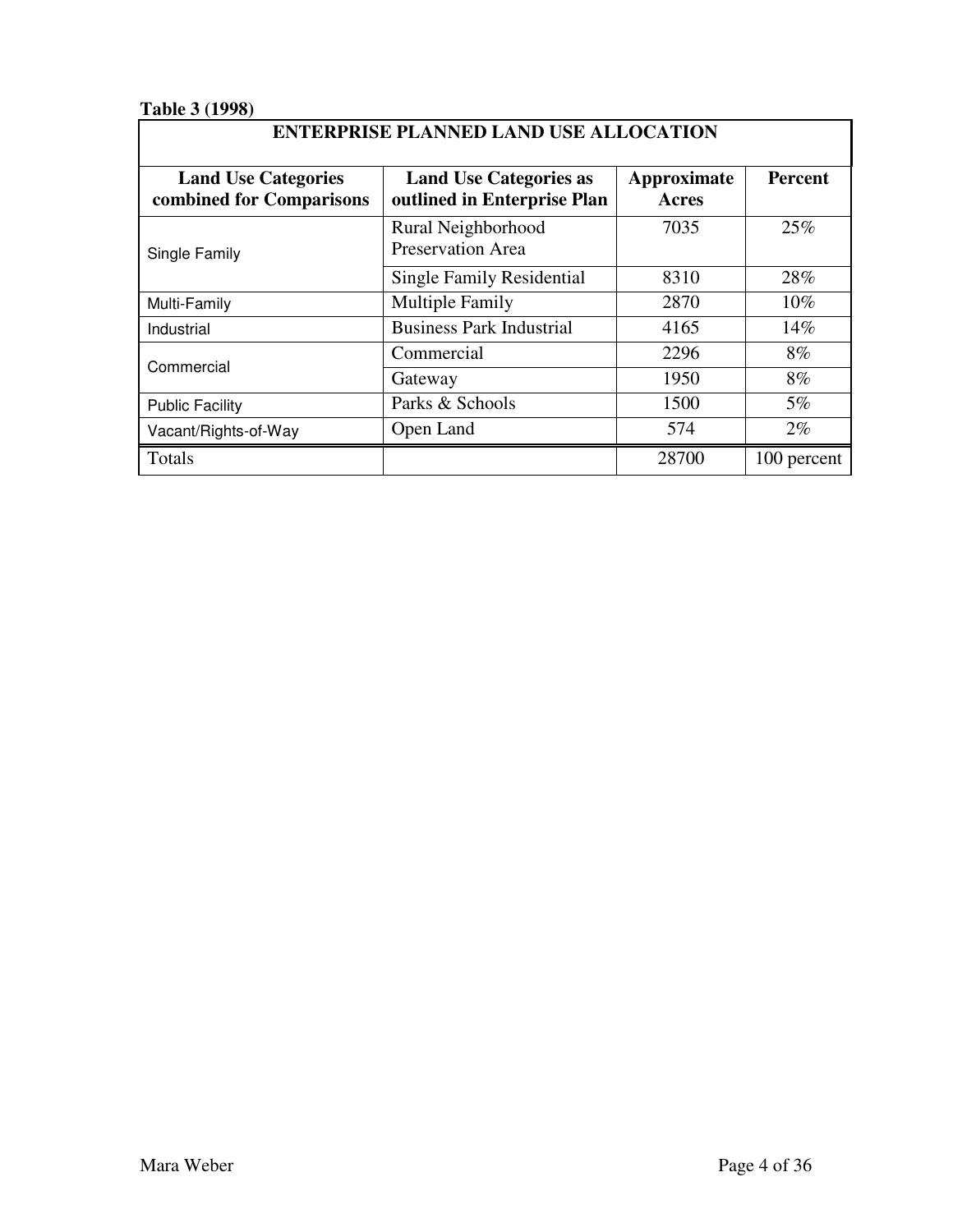## **Table 4 (2004)**

| <b>Land Use Categories</b><br>combined for Comparisons | <b>Land Use Categories as</b><br>outlined in Enterprise Plan | Percent     |  |
|--------------------------------------------------------|--------------------------------------------------------------|-------------|--|
|                                                        | <b>Rural Estates</b>                                         | 0.10%       |  |
| Single Family                                          | Rural Neighborhood<br>Preservation                           | 16.30%      |  |
|                                                        | Suburban Residential                                         | 7.20%       |  |
|                                                        | <b>Urban Residential</b>                                     | 0.30%       |  |
| Multi-Family                                           | Multi-Family Residential                                     | 1.00%       |  |
| Industrial                                             | <b>Business Park/Industrial</b>                              | 8.20%       |  |
|                                                        | <b>Office Professional</b>                                   | 1.30%       |  |
|                                                        | <b>Commercial General</b>                                    | $0.80\%$    |  |
|                                                        | Neighborhood Commercial                                      | 0.50%       |  |
|                                                        | <b>Regional Commercial</b>                                   | 0.90%       |  |
| Commercial                                             | Regional Center                                              | 2.30%       |  |
|                                                        | <b>Employment Center</b>                                     | 3.40%       |  |
|                                                        | Suburban Center                                              | 1.00%       |  |
|                                                        | <b>Office Center</b>                                         | 1.00%       |  |
|                                                        | <b>Public Facilities</b>                                     | 6.10%       |  |
| <b>Public Facilities</b>                               | <b>Public Land Management</b>                                | 16.20%      |  |
|                                                        | Right-of-Way                                                 | 1.80%       |  |
| Vacant/Rights-of-Way                                   | Open Space                                                   | 11.10%      |  |
|                                                        | Open Land                                                    | 0.60%       |  |
|                                                        | <b>Major Development Projects</b>                            | 19.70%      |  |
| Combined Single Family, Multi-<br>Family, Commercial   | Major Development/Rural<br><b>Estates</b>                    | 0.20%       |  |
| Total                                                  |                                                              | 100 percent |  |

(Table copied from the Clark County Enterprise Land Use Plan dated December 8, 2004)

# **Existing Land Use Allocation = zoned/developed land. Planned Land Use Allocation = how the land should be zoned/developed.**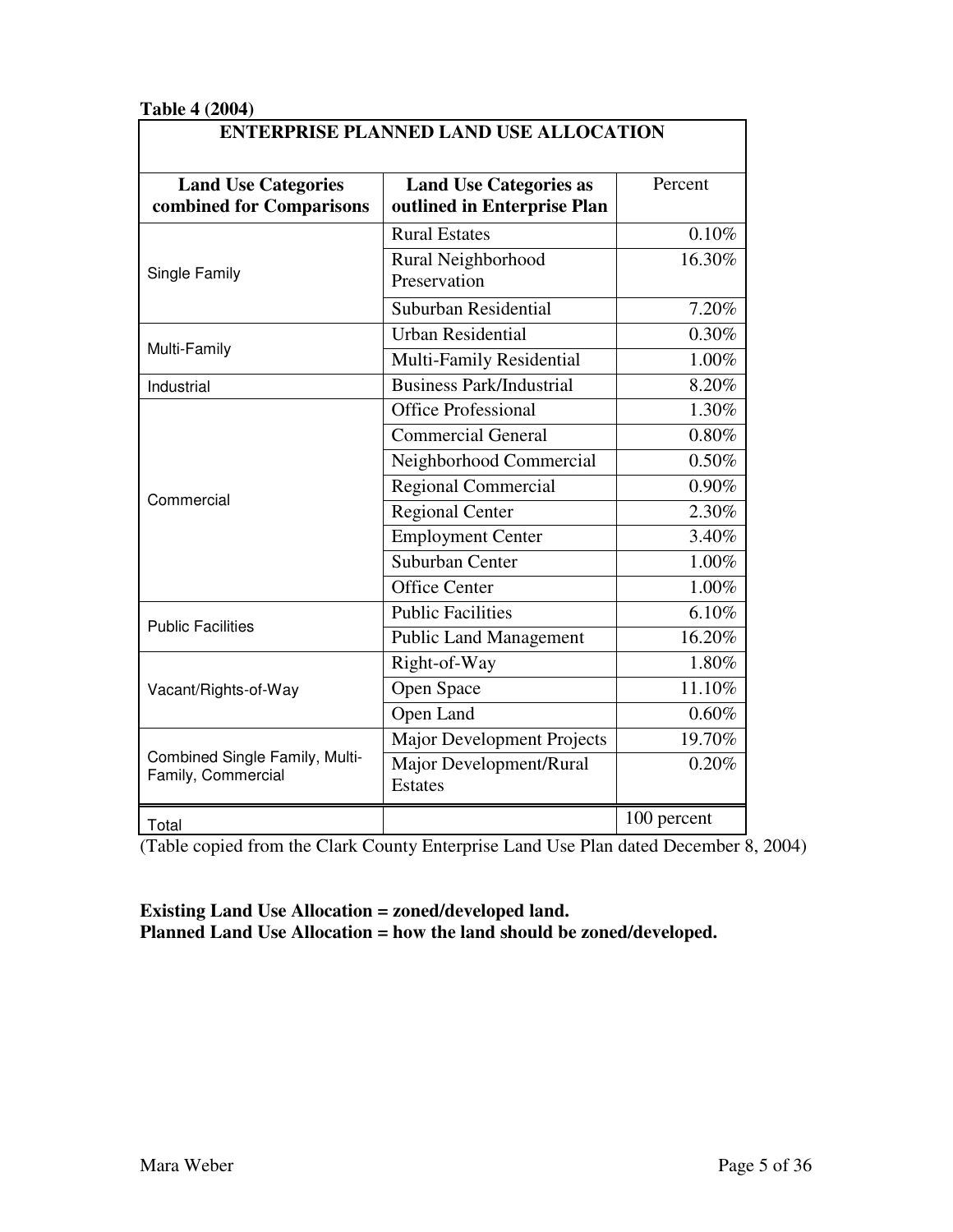The public complains that the land use plan process along with the NZC process is political especially when faced with controversial applications. They often feel that the changes being made are for the goals of the developers who fund the campaigns of the County Commissioners. In the case of the potential cemetery site which is now approved for a convenience store with gas pumps, the process portrayed itself as a political process to those objecting to the change. There were other land use applications which leave residents feeling the same way. In a news article Rake quotes Mary Cooke, a protester, of a Wal-Mart store at the corner of Russell Road and Eastern Avenue, as saying of a Board decision "I think we need an investigation; I still think it's murky" (Las Vegas Sun, Rake 2004). She further stated "they were playing against a stacked deck," (Las Vegas Sun, Rake 2004) implying that they did not have a chance of the store being denied because of political ties to the Board. Jeff German, a local political commentator, states in his news column regarding discussions that take place during zoning meetings and in this case referring to discussions for a use permit extension for a neighborhood casino, "these debates always put one or more elected officials on the hot seat, making them choose between their constituents or the politically connected casino company" (Las Vegas Sun, German 2004).

 While the process may be political in nature, it is not necessarily a process that is governed by the Commission. The Comprehensive Planning Department plays a major role in ensuring that the Land Use Plans and the non-conforming process follow the law as defined by the Nevada Revised Statutes (NRS) 278 (Planning and Zoning) and the Clark County Unified Development Code (Title 30). In an effort to achieve a more effective planning and development review process, the Clark County Comprehensive Planning Department, in February of 2003, proposed ordinance #2865 which was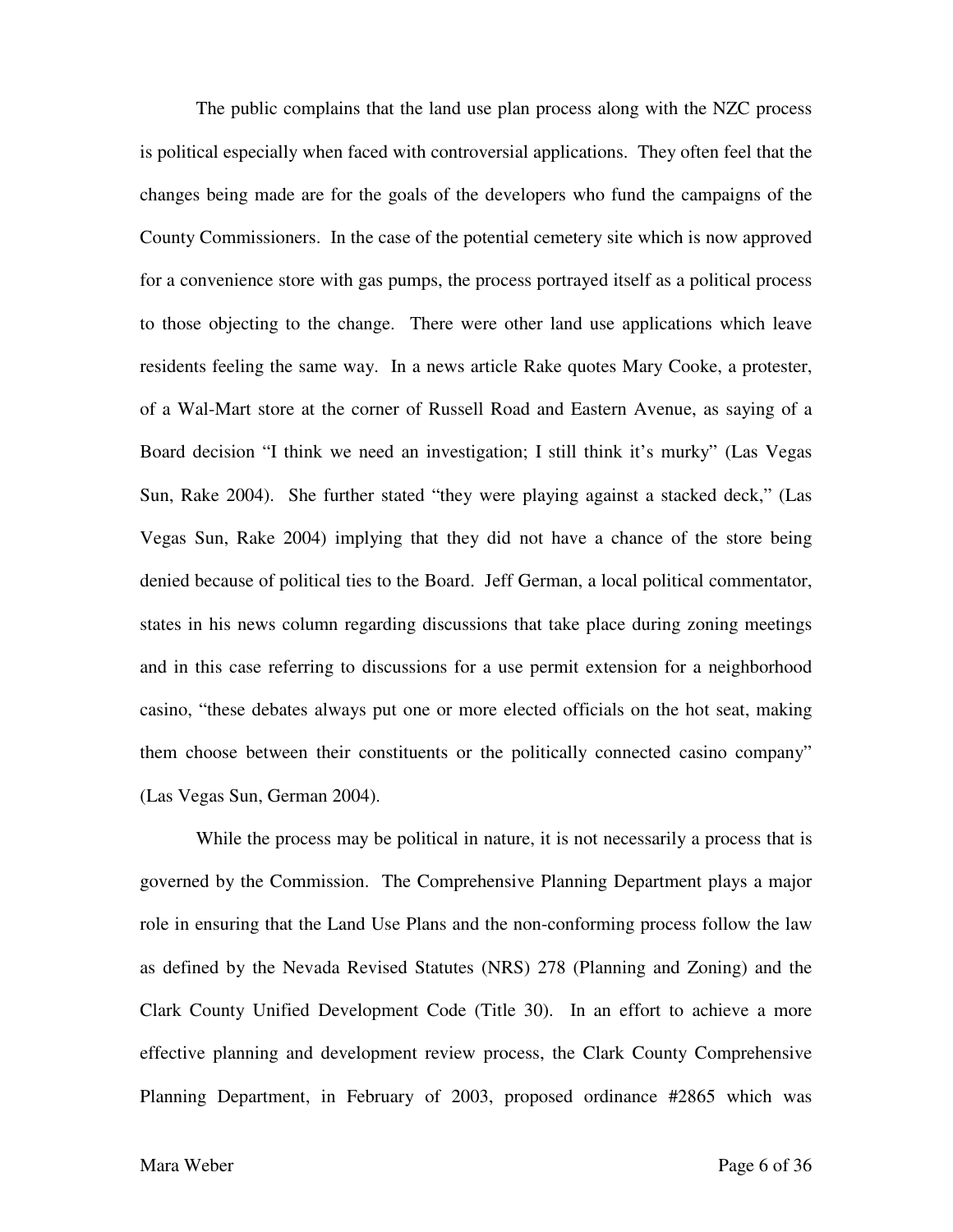adopted in order to reinforce the importance of land use planning. This ordinance significantly changed the way NZC's were processed by attempting to "achieve a more effective and predictable planning and development review process" (Clark County Implementation Plan, 2003). This process relies heavily upon public participation. Through research, it is my intent to show that this new NZC process goes beyond the political realm and encourages public participation which in the end makes a difference in the decisions made by the Board of County Commissioners (BCC).

#### **THE NON-CONFORMING ZONE CHANGE PROCESS**

 In addition to the adoption of Ordinance 2865 (an ordinance to reinforce the importance of land use planning, Ordinance 2889) was also adopted revising and clarifying previously adopted regulations. This Ordinance includes the approved Implementation Plan regarding new regulations and procedures for submitting NZC applications. Prior to the adoption of this ordinance, an NZC application could be filed during any filing deadline. A filing deadline is a set timeframe for accepting applications in a two week cycle. Each cycle is set up so that an application appears before the BCC eight to ten weeks later. Processing an NZC was much like all other land use applications (conforming zone changes, special use permits, waivers of development standards, and design reviews). The application would be considered by the Town Advisory Board or Citizens Advisory Council (TAB/CAC), then by the Planning Commissioners (PC), and then the BCC would consider it for final action (Clark County Implementation Plan, 2003). The recommendations of the TAB/CAC and the PC are intended to provide vital feedback to the BCC when considering their decision. However, through time, the process for reviewing NZC applications took on a negative perception to the public because applications were consistently approved regardless of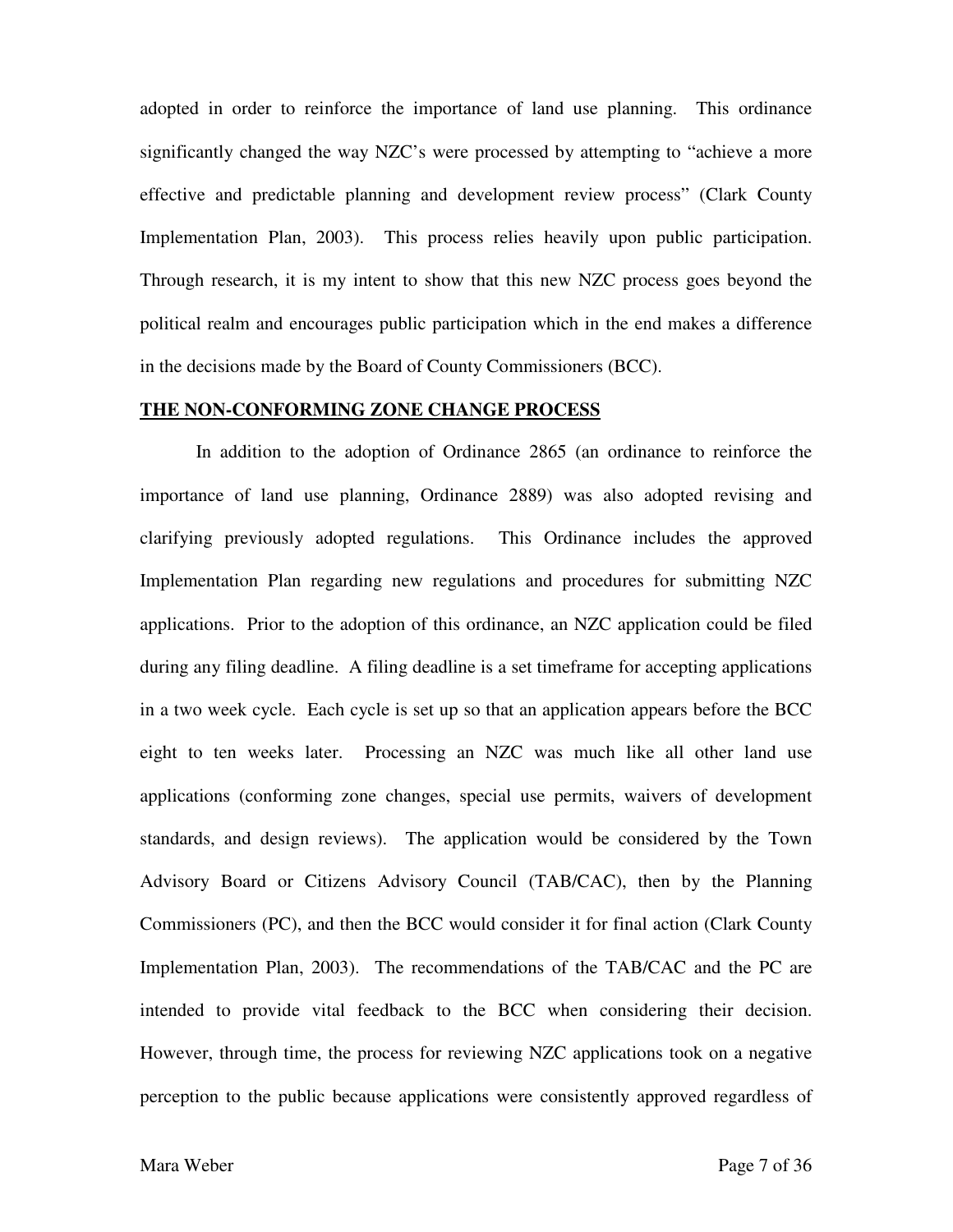the land use designation (Clark County Implementation Plan, 2003). As stated by County staff in the Executive Summary of the NZC Implementation Plan, "nonconforming zone change applications were frequently held by the Board to allow negotiations between neighboring property owners and the developer of a proposed project; however, this practice did little to alleviate the negative public perception that land use plans were of little value and ultimately a waste of time if they could be circumvented with a nonconforming zone change application" (Clark County Implementation Plan, 2003). For example, from July 1, 2002 through June 30, 2003, there were an alarming 228 NZC applications of those 184 were approved. All went against the land use plan. Of the remainder nine were denied while the others were withdrawn.

 Implementation of the new NZC application process began in June of 2003. The process laid out by staff in the Clark County Implementation Plan concerning New Regulations & Procedures for Non-conforming Zone Boundary Amendments & Land Use Plans, Revised 08/05/03 was intended to achieve the following: "1) implementation of a predetermined land use plan update schedule; 2) consideration of NZC's on a quarterly basis based upon the geographic area covered by the land use plan; 3) a required pre-submittal conference with County staff; 4) required neighborhood meeting prior to submitting a formal application; 5) more detailed information for technical studies and reports; 6) notification radius increased to 1,500 feet from the boundaries of the proposal up from the previous requirement of 750 feet; 7) revised criteria for proposed buffer reductions; and 8) two-thirds (2/3) majority vote of the voting members of the BCC" (Clark County Implementation Plan, 2003).

 The new process is considerably different then the process prior to February of 2003, (see Table 5 below) because it calls for more public participation and puts the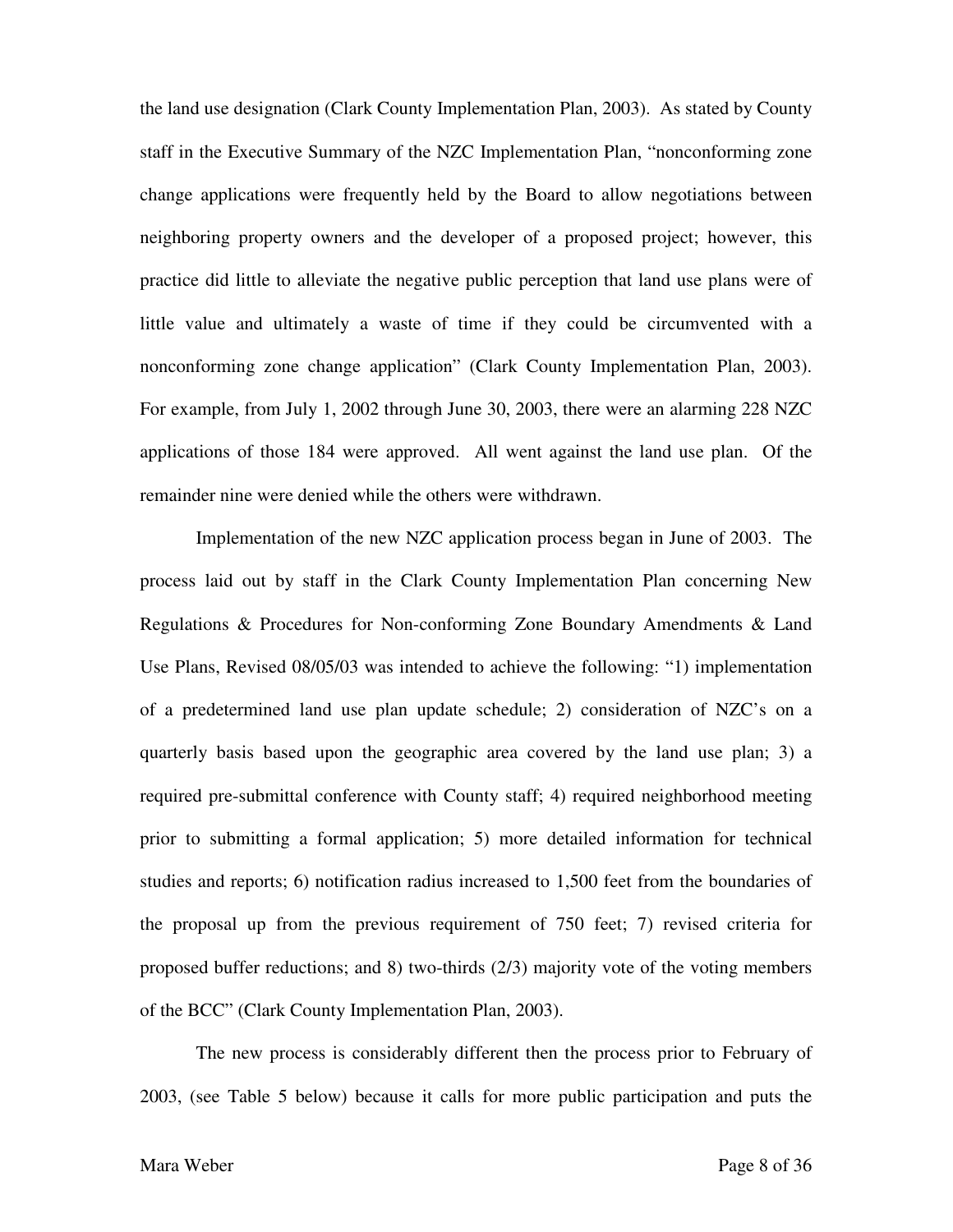burden back on the applicant to submit an application that works for the community as a whole. In addition to the listed differences in Table 5 and as outlined in Ordinances #2865 and #2889, the new process solicits more public participation through the neighborhood meetings and increased notification radius. As further outlined in Ordinance #2889 staff established a quarterly Batching and Implementation Schedule (Appendix A) by land use planning area, which means NZC's can only be submitted when their areas are scheduled. This allows County staff to consider the impact of all NZC applications for a given area at the same time. In addition to the batching schedule, a land use plan update schedule for major updates was recommended (Appendix B page 8). Once a land use plan has been updated and adopted, NZC applications within that area can not be accepted for two years unless initiated by the Board member in whose district the request is located. If that Board member has a conflict of interest, then the BCC as a whole must approve the submittal of the request.

|                                                               | Old NZC Process            | New NZC Process                                                     |
|---------------------------------------------------------------|----------------------------|---------------------------------------------------------------------|
| Pre-Submittal                                                 | <b>NA</b>                  | Required                                                            |
| <b>Pre-Submittal Conference</b>                               | <b>NA</b>                  | Required                                                            |
| Neighborhood Meeting                                          | <b>NA</b>                  | Required                                                            |
| <b>Final Application Submittal</b>                            | During any filing deadline | During specific batching<br>schedule defined by<br>geographic area. |
| <b>Town Board/Citizens</b><br><b>Advisory Council Meeting</b> | Required                   | Required                                                            |
| <b>Planning Commission</b><br>Meeting                         | Required                   | Required                                                            |
| Board of County<br><b>Commission Meeting</b>                  | Required                   | Required                                                            |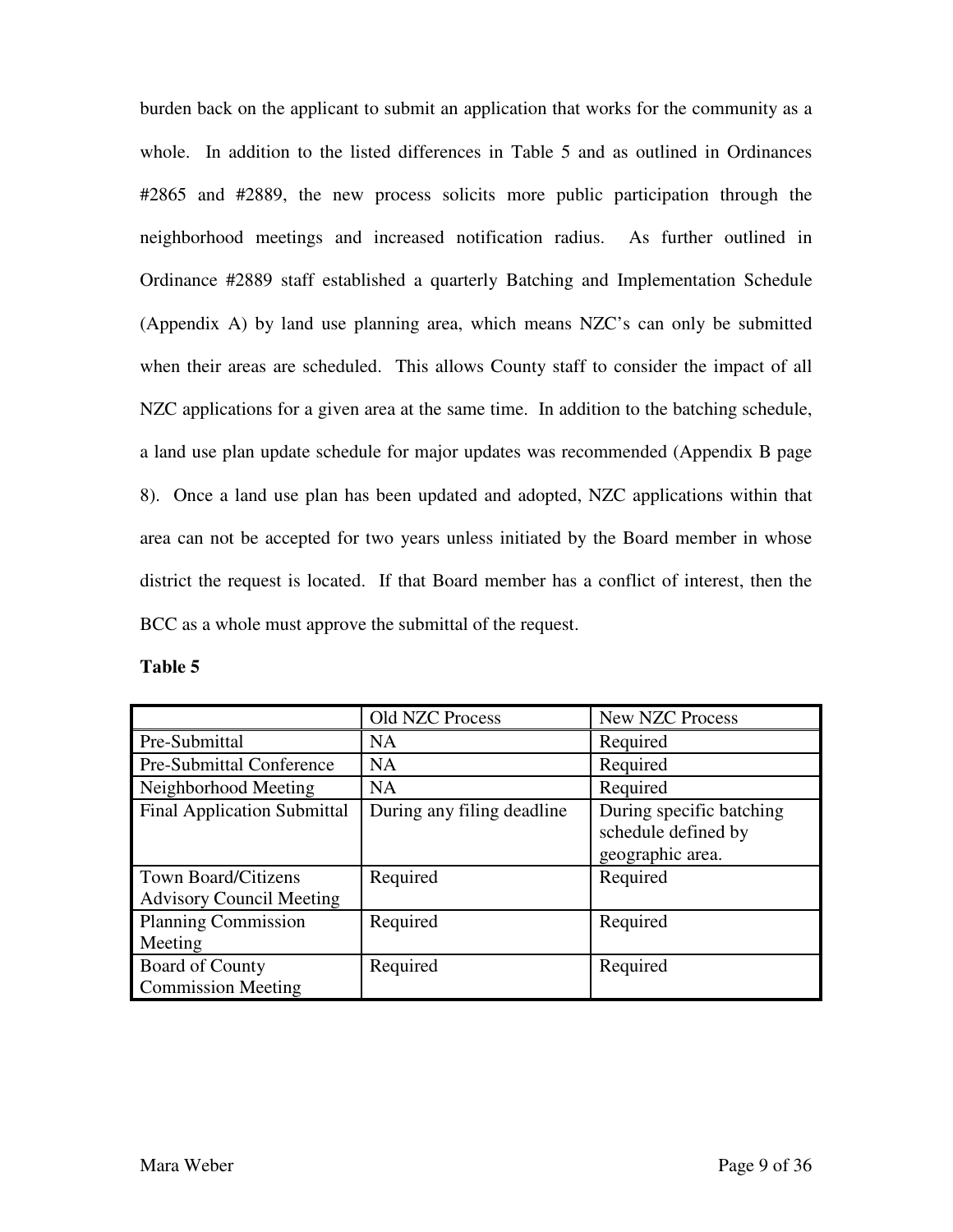Another major difference noted in table 5 is the addition of a pre-submittal conference. This conference allows for County staff from various departments (Fire, Parks and Community Development, Development Services, Public Works, etc.) and outside agencies such as the Clark County School District to get together and discuss with the applicant the impacts the NZC will have on the community. This meeting helps determine what steps, if any, need to be taken to work out any issues between citizens, staff, and the applicant. It also provides vital information to the applicant to consider prior to submitting the formal application.

 Yet another change was the requirement to have the neighborhood meetings. These meetings are scheduled by the applicant to discuss the proposed NZC. This allows neighbors to meet with the applicant and discuss the impact to their neighborhood prior to the actual submittal of the application.

 As previously stated, there were 228 applications submitted under the old NZC process from July 1, 2002 through June 30, 2003. From July 1, 2003 through June 30, 2004, the number of requests dropped to 198 NZC applications submitted which followed the new process. Under the new process, some applicants chose not to go any further than the pre-submittal meeting while some dropped out at various other stages. Those that remained went through each step of the new process including the neighborhood meeting, the TAB/CAC meeting, the PC meeting and the BCC meeting. "The intent of this process was to give credibility back to the land use plans, while also instilling public confidence in the decision-making process" (Clark County Implementation Plan, 2003). Through extensive research of those 198 applications and looking at the TAB/CAC results and comparing them to BCC's final decision, I hope to show that the BCC has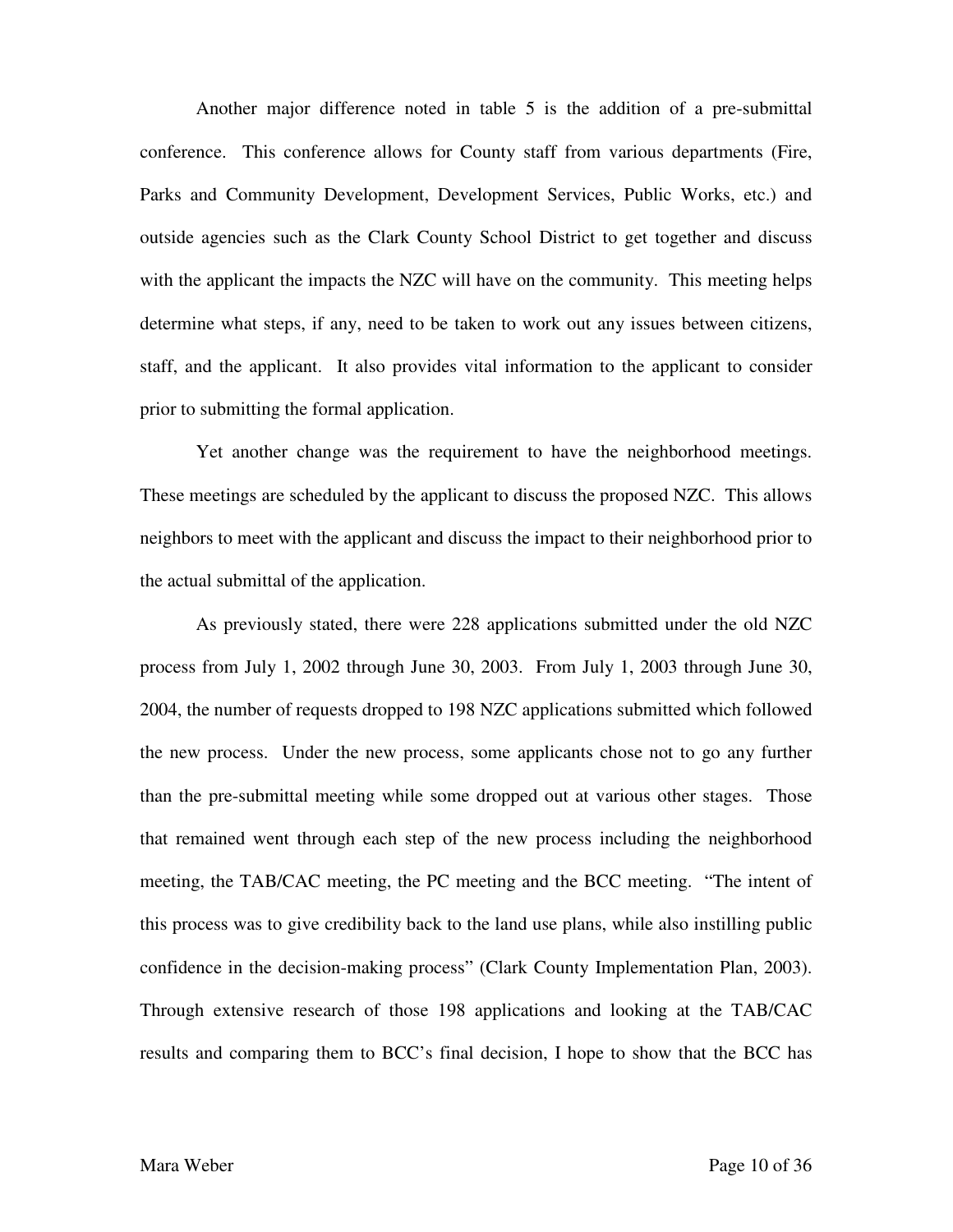noticeably decreased the amount of NZC applications approved because of the input provided during the participation of the public.

#### **NEW NON-CONFORMING ZONE CHANGE PROCESS**

 As outlined in Ordinances #2865 and #2889 and the Clark County Implementation Plan, the NZC process begins with a pre-submittal meeting. The applicant submits the request to County staff at least 10 days prior to the set pre-submittal meeting (see Batching and Implementation Schedule – Appendix A). During the presubmittal meeting, for example, the Clark County School District may attend to provide information on the impact that a new housing development may have on the surrounding schools. If the agency does not attend, then written comments would be accepted (Clark County Implementation Plan, 2003). After the pre-submittal meeting, staff prepares a letter for the applicant addressing all of the topics discussed or issues of concern including those from each organization represented.

 As further outlined in the Clark County Implementation Plan and Ordinance and #2889, prior to the formal submittal and after the pre-submittal meeting, the applicant must have a neighborhood meeting with surrounding neighbors. A notice must be sent out by the applicant ten days prior to the neighborhood meeting (Appendix C). If relevant, the applicant is to schedule the meeting with any other proposals in the area so that the overall impact of all applications being submitted during that batching cycle can be addressed at one meeting. This is to prevent the residents of the area from attending multiple meetings on various nights (Clark County Implementation Plan, 2003). At the neighborhood meeting, the applicant should be prepared to discuss the current and proposed zoning(s), the proposed use(s) which are permitted within the requested  $distinct(s)$ , the current land use plan designation(s), proposed buffering, and impacts to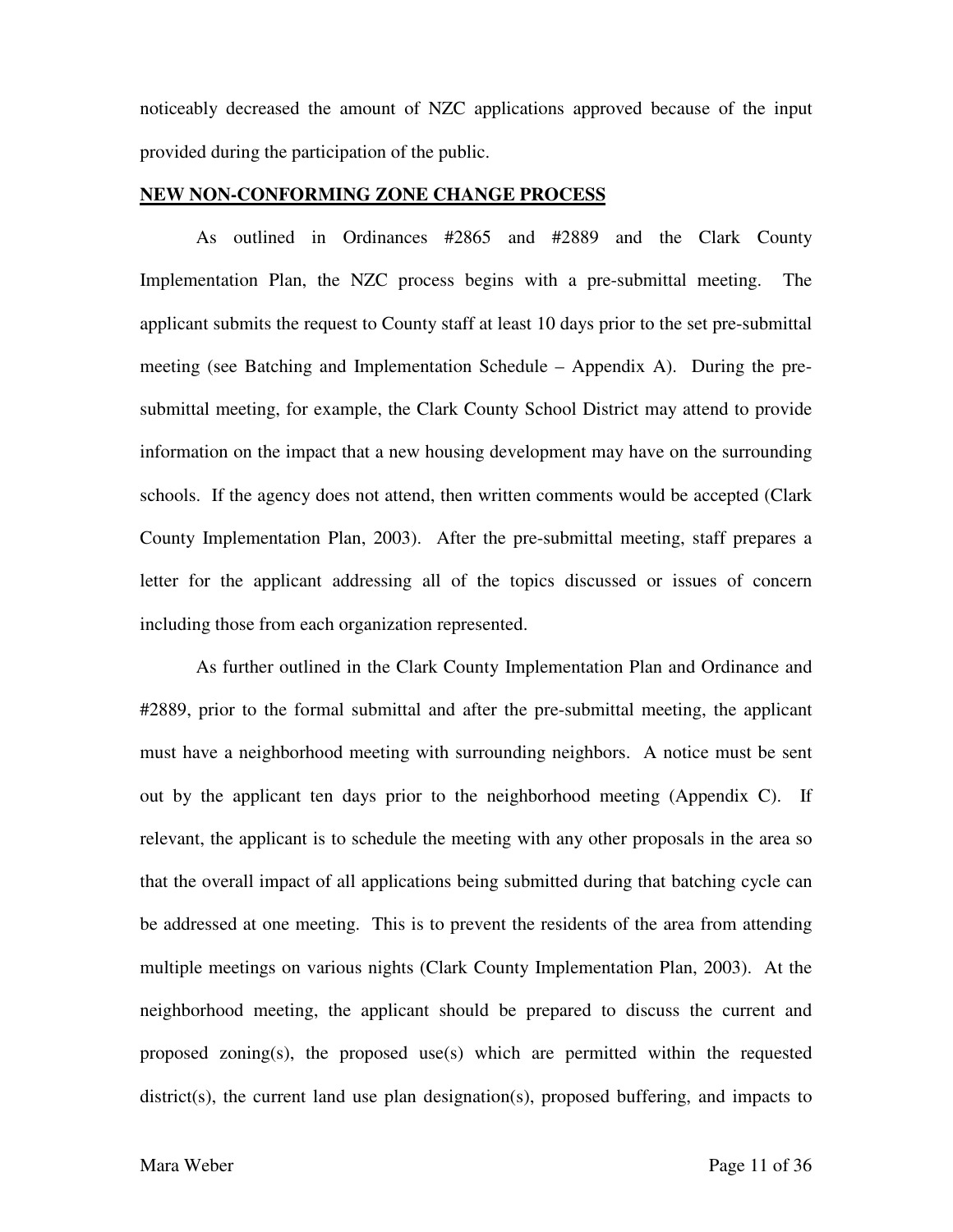the existing infrastructure (Clark County Implementation Plan, 2003). The applicant should display the site plan, landscape plan, floor plan and elevation plan. In addition, the applicant should provide the scheduled TAB/CAC, PC and BCC meeting dates.

 The applicant then may schedule an appointment to submit the formal application. Included in the application package is a summary of the neighborhood meeting discussion, a list of participants attending the meeting, a list of concerns expressed by the meeting attendees, and any unresolved issues (Clark County Implementation Plan, 2003).

 The application is written up by County staff and a draft of the staff report is provided to a TAB/CAC. The TAB/CAC hears the application during their meeting and makes a recommendation. County staff receives their recommendation and provides the information to the Planning Commissioners during the PC meeting. At the PC meeting, the commissioners make a recommendation to the BCC which reflects the comments from the TAB/CAC and the PC. Four weeks after the PC meeting, the application then goes to the BCC who consider all the information and make a final decision. It is important to note that members of the public are afforded the opportunity to provide testimony on the legitimacy of the proposal at each of the meetings. In regards to the NZC applications, there is a lot of time put into the process since it is a minimum of 16 weeks from the time of the pre-submittal conference to the final hearing by the BCC.

#### **THE ROLE OF THE BOARD OF COUNTY COMMISSIONERS**

 There are seven commission districts each represented by one County Commissioner. Commissioners are elected by constituents in their districts. NRS 244 defines the role, purpose and qualifications of the BCC. Each member serves a four year term (staggered) and must live in their respective district. Title 30 of the Clark County Code is the zoning code which is adopted under NRS 278 (Planning and Zoning). Title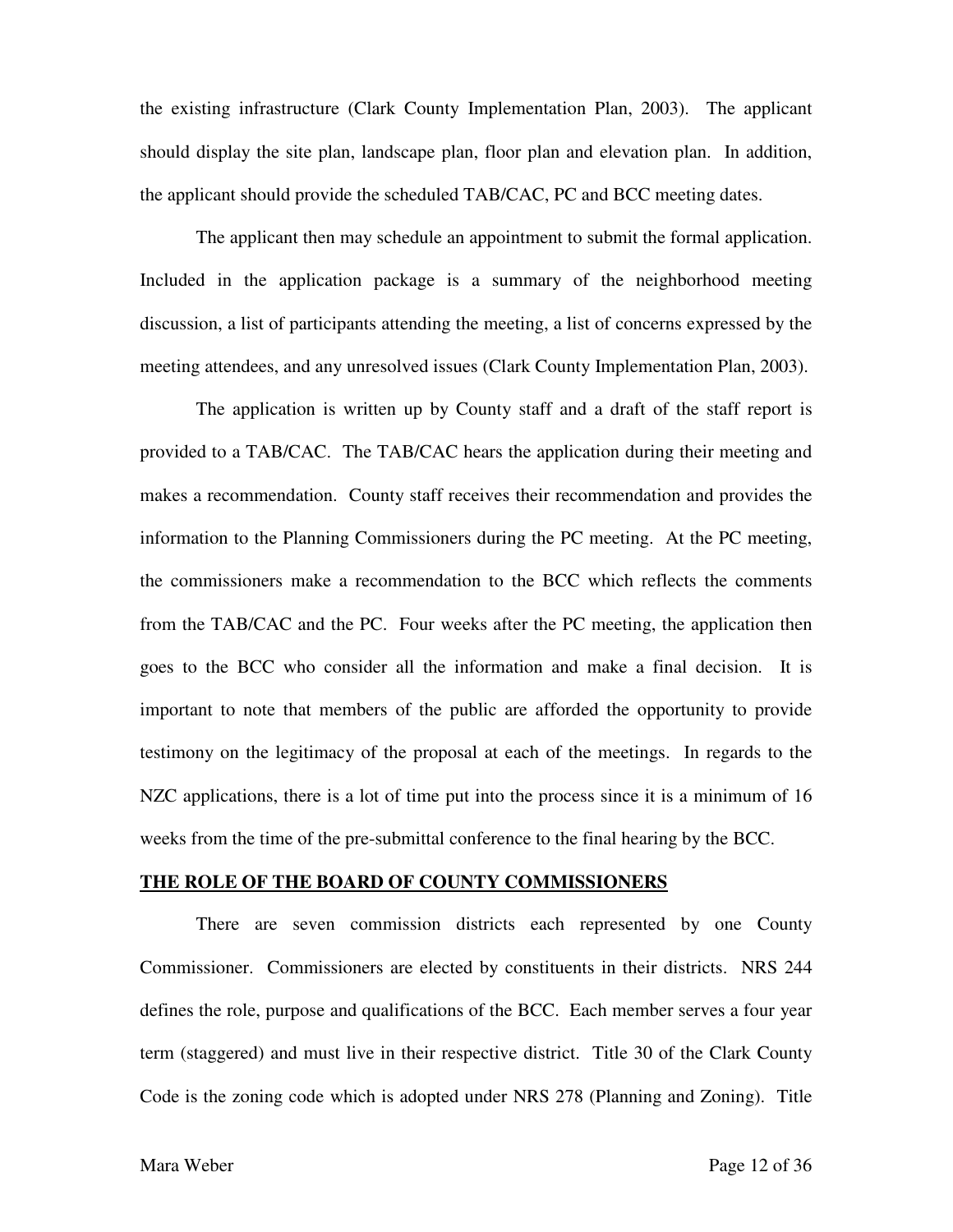30 has been adopted to implement the Comprehensive Plan for Clark County. It is intended to promote the health, safety and welfare of Clark County residents. It governs and regulates development and land use planning. In Chapter 30.04.040 the role of the BCC is defined as being able to "approve, conditionally approve, or deny land use applications, major project applications and subdivisions as specified" (Clark County Unified Development Code, 2004). It further defines their role as the body to hear appeals of decisions made by the PC and for the Chair to be able to sign land use applications including zone changes approved for property owned by Clark County.

 The BCC plays the defining role in the NZC process. The Board determines the final outcome of the application during one of their two monthly meetings. Taking into consideration the information provided by the applicant, the recommendations of the TAB/CAC and PC, and the testimony from the public the BCC makes a final decision on an NZC application. Their decision impacts the livelihood of everyone living in the area and ultimately, the County as a whole. If their decision varies considerably from the planned land use, their decision could be detrimental to the land use plan. It is staff's job to provide unbiased facts and details to the BCC to assist them in making their decision.

#### **THE ROLE OF THE PLANNING COMMISSION**

 The purpose of the Planning Commissioner is defined under NRS 278. There are seven Commissioners who are appointed by the BCC to serve four year terms. Their term should run the length of the BCC member who nominated them. The County PC holds four public meetings a month and two briefings a month. The primary role of the PC as defined by Title 30.04.040 is to "approve, conditionally approve, or deny land use applications and subdivisions, and make recommendations for approval or denial to the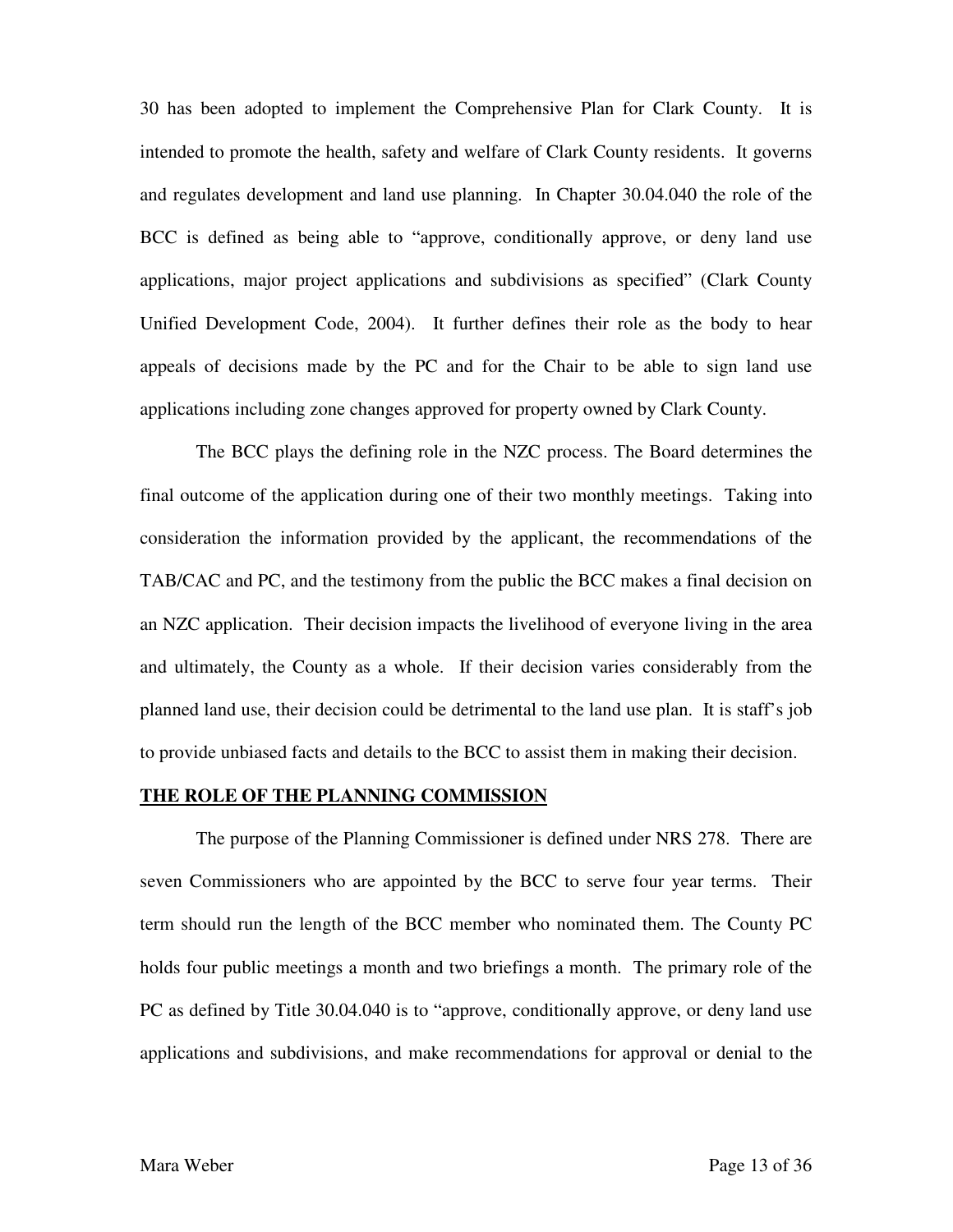BCC as specified" (Clark County Unified Development Code, 2004). With respect to the NZC process, the PC provides a recommendation to the BCC for final action.

 It is extremely important for the PC to provide an informed, well thought-out recommendation to the BCC since they must take into consideration all the facts including staff and the TAB/CAC's recommendations.

 It is not unusual for an NZC application to take at least an hour to be heard at each step in the process. This is due in part to the applicant providing all the information and facts at each meeting, but also because the citizens are providing their concerns, opinions, and desires. Some of these discussions can become emotional and it is up to the PC to try to find a compromise between the citizens concerns and the applicant's proposal.

# **THE ROLE OF THE TOWN BOARD/CITIZENS ADVISORY COUNCIL**

 NRS 269 provides for the establishment of Town Advisory Boards and Citizen Advisory Councils (TAB/CAC's) and defines their duties and responsibilities. It states that their purpose is to act as an advisory and liaison with the governing bodies. A TAB is an unincorporated town which is created to generate area specific taxes to provide for additional urban services. A CAC differs because they are created by the BCC to provide input from specific community areas. There are 19 various TAB/CAC's in the County which are required to hold meetings at least once a month. NRS.269 further states that the members are appointed by the BCC and must be residents of the area they represent. Their role is further outlined in Title 30.04.040 as "receiving community input and providing advice and recommendations to the entity responsible for approving any land use and subdivision applications" (Clark County Unified Development Code, 2004).

 TAB/CAC's are an intricate part of the County land use planning process. They play a vital part of the NZC process by providing recommendations to the PC and BCC.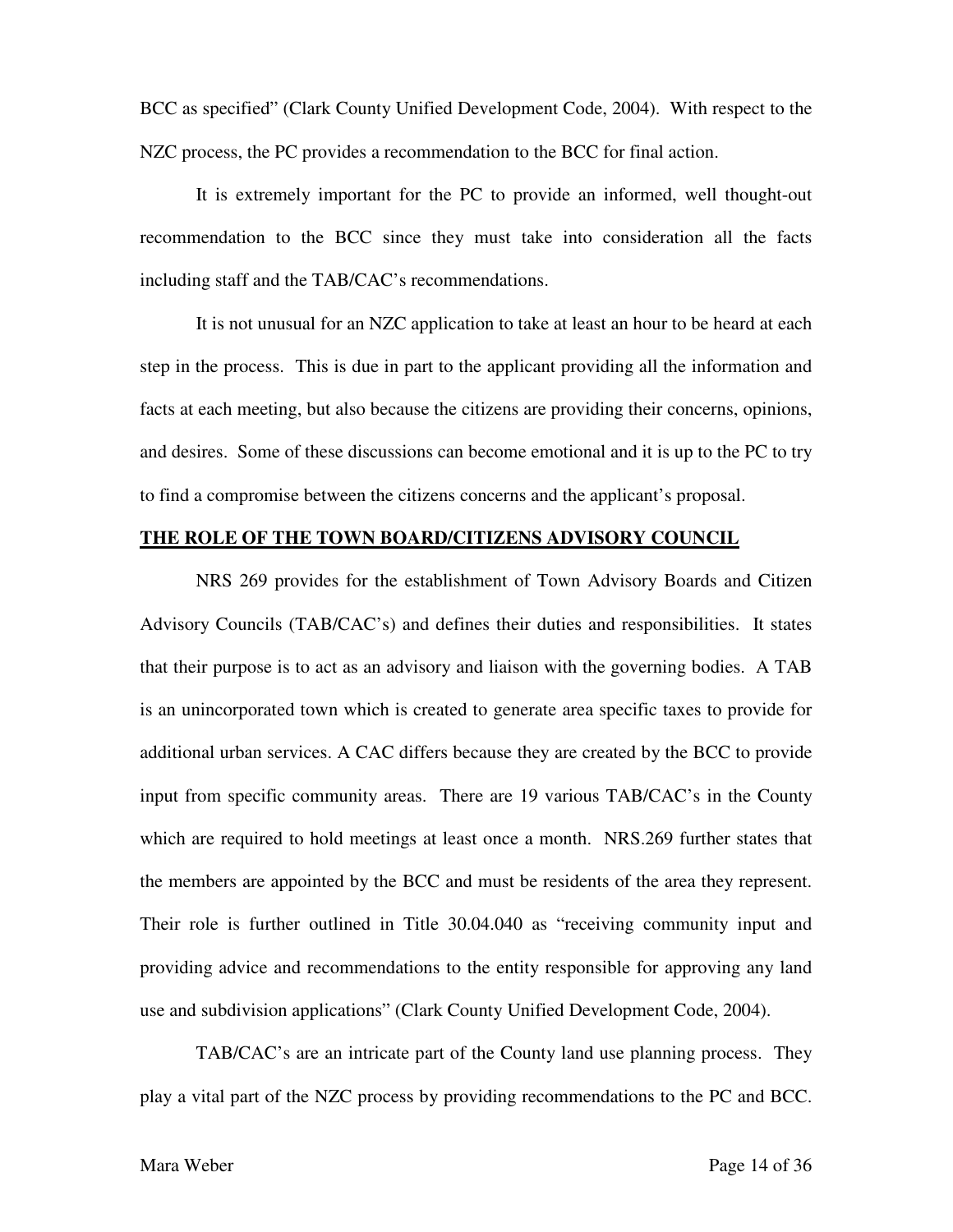In essence, they have the best knowledge of their neighborhoods and how they would like to see their area develop.

 While the role of the TAB/CAC is defined by both NRS and Title 30 to act as a liaison and provide advice, their role within the NZC process is truly more encompassing. These Boards and Councils not only provide opinions of zoning actions within their area, but also act as liaison between the neighbors and the County staff during the NZC process. The information that is disseminated becomes part of the official zoning record. The problems and concerns with the NZC application that arises from these meetings are part of the record and are forwarded by County staff to the PC and the BCC. TAB/CAC members may also attend the NZC neighborhood meetings. Members attend the neighborhood meetings to hear the details presented by the applicant first hand prior to the TAB/CAC meetings.

#### **LITERATURE REVIEW**

 Public participation is an important part of the planning process not just for Clark County but for every city and state. Citizen input ensures that their concerns and issues are heard and, hopefully, addressed. Who better to provide the information than the citizen who lives in the community? In a presentation I once heard that "a citizen participates because of the desire to reside in a liveable community" (unknown 2004). In my opinion that holds true because comfort and safety are important for a liveable community. While comfort and safety are important there are several theories behind why a citizen gets involved with participating in Government activities. Some theories help to define citizens' thoughts and actions and purpose for participating, while other theories define why it is important to incorporate citizens in the process.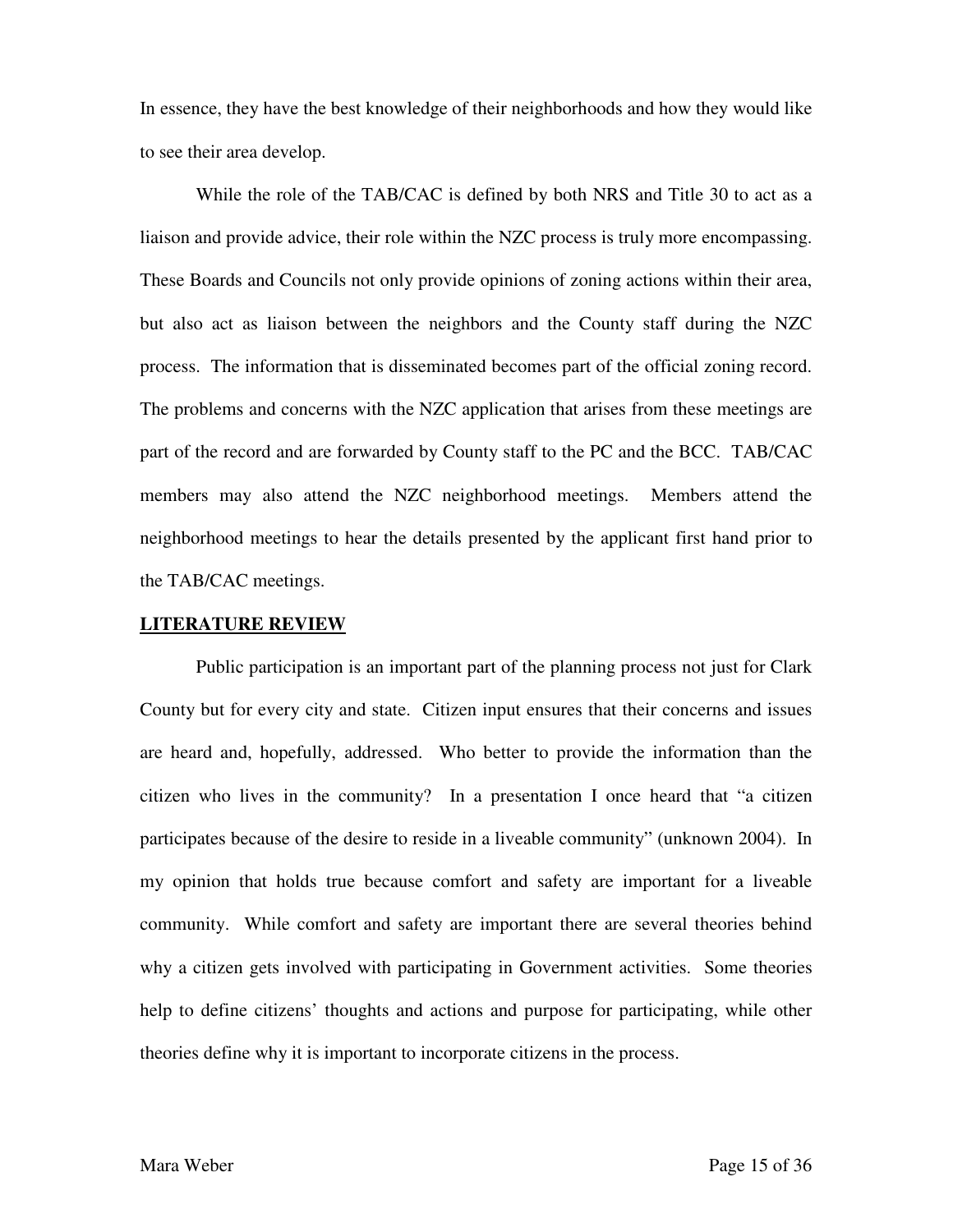Heather Campbell and Robert Marshall in the article *Public Involvement and Planning* provides a framework for five rationales as to why people are motivated to participate. They cite A. Thornley's 1977 *Theoretical Perspectives on Planning Participation* and G. Stoker's theory from his 1997 *Local Political Participation as a basis for their article*. The five rationales used within the public participation planning process are as follows: 1) instrumental participation; 2) communitarian participation; 3) politics of the consumer; 4) politics of presence; and 5) deliberative democracy. The framework they present with the various rationales is to show whether the motivation for the participation is "being promoted essentially out of concern for the individual or for the well-being of the community as a whole" (Campbell & Marshall, 2000).

 "Instrumental participation" focuses on the right of the individual to be able to pursue their own self-interests (Campbell & Marshall, 2000). Campbell and Marshall state that if a person (usually an educated or self-interested person) feels that their vested interest is being protected then they will look to participate in activities. It is important for local governments to ensure individuals representing this view are heard because not only are these individuals participating in local activities, but they are also protecting what is important to them (a freedom). It is not until the comfort is felt that one will even step out to participate (Campbell and Marshall, 2000). While "instrumental participation" focuses on safeguarding a persons self interest and given right "communitarian participation" says that to be able to be a part of the community one must participate.

 "Communitarian participation" focuses on the community and the duties and rights to becoming a collective well-being (Campbell and Marshall, 2000). Participation is not optional as a Communitarian. It is a civic duty of the individual to become a part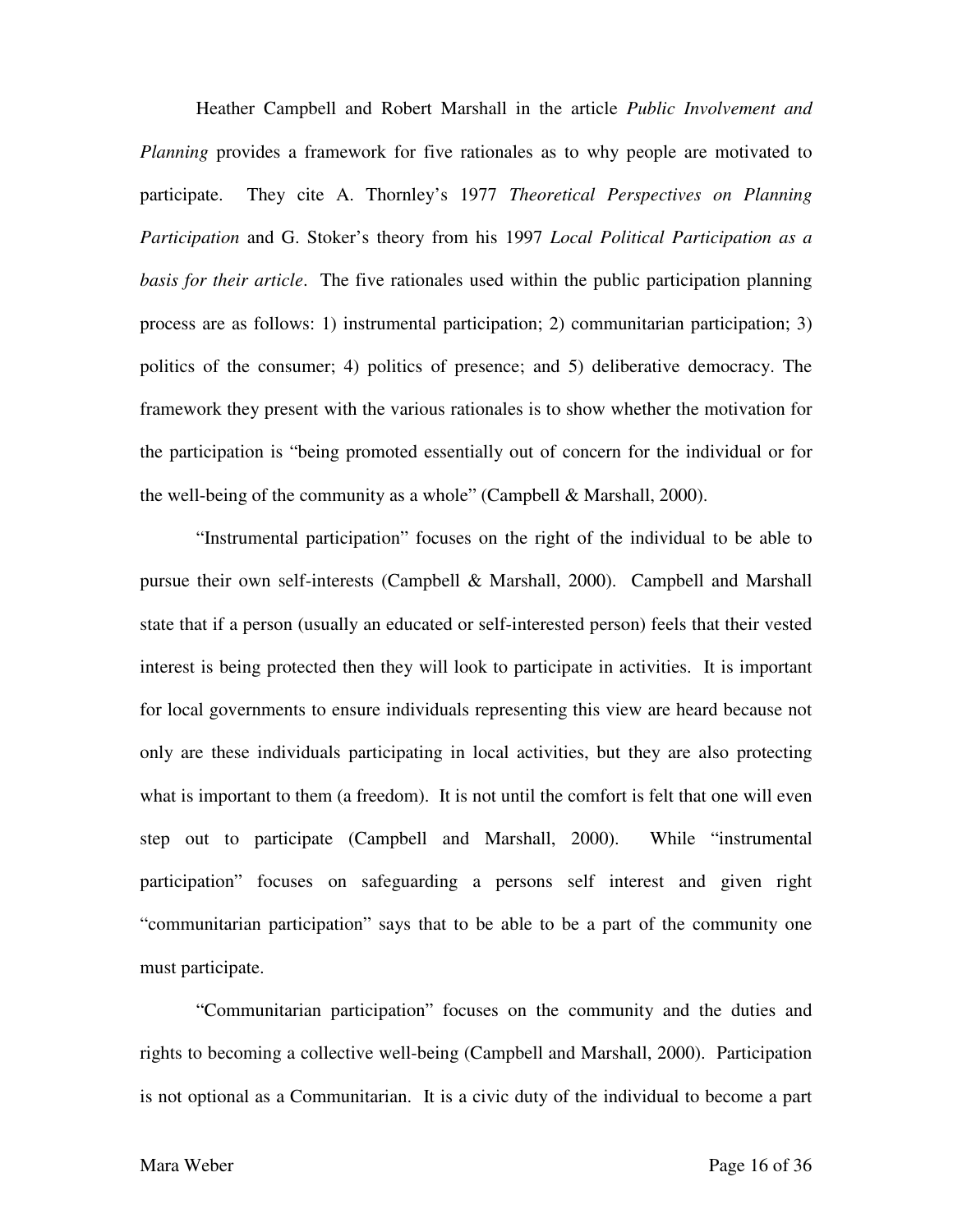of the community (Campbell and Marshall, 2000). Here the theory is based not on one individual but equally between citizens. Regardless how the person feels they must come in numbers to express the group interest. While these two theories are extremes from each other, the next three are "variations on the original theme" (Campbell & Marshall, 2000). They evolved because of the narrowness of each of these theories.

 "Politics of the consumer" builds on Public Choice theory emphasizing the freedom of choice through the collective will of the public to make consumer preferences (Campbell & Marshall, 2003). When someone buys something they are articulating their preference of the people. By moving into a particular area or buying a special brand or style they are influencing the market and assisting the seller by identifying what consumers want. As with land use, a person moves to a certain developed/undeveloped area (rural residential versus high density residential) based on their desires. Unfortunately, those people living in the rural areas are being pushed out by the housing demand.

 "Politics of the presence" is the representation by the people who share in the experiences (Campbell and Marshall, 2003). These people are the ones who are out there, researching, getting their nails dirty and understanding all the issues, they are living in the experience. It is their hard work that gets them seen and they should also be heard because they know what to represent because they are familiar with the details and the area. Many of the TAB/CAC have established their presence within the community through their chairs and members. M.J. Harvey and Mike Dias, for example, are strong political presence within the community for representing the desires of the community with relation to land use planning in Clark County.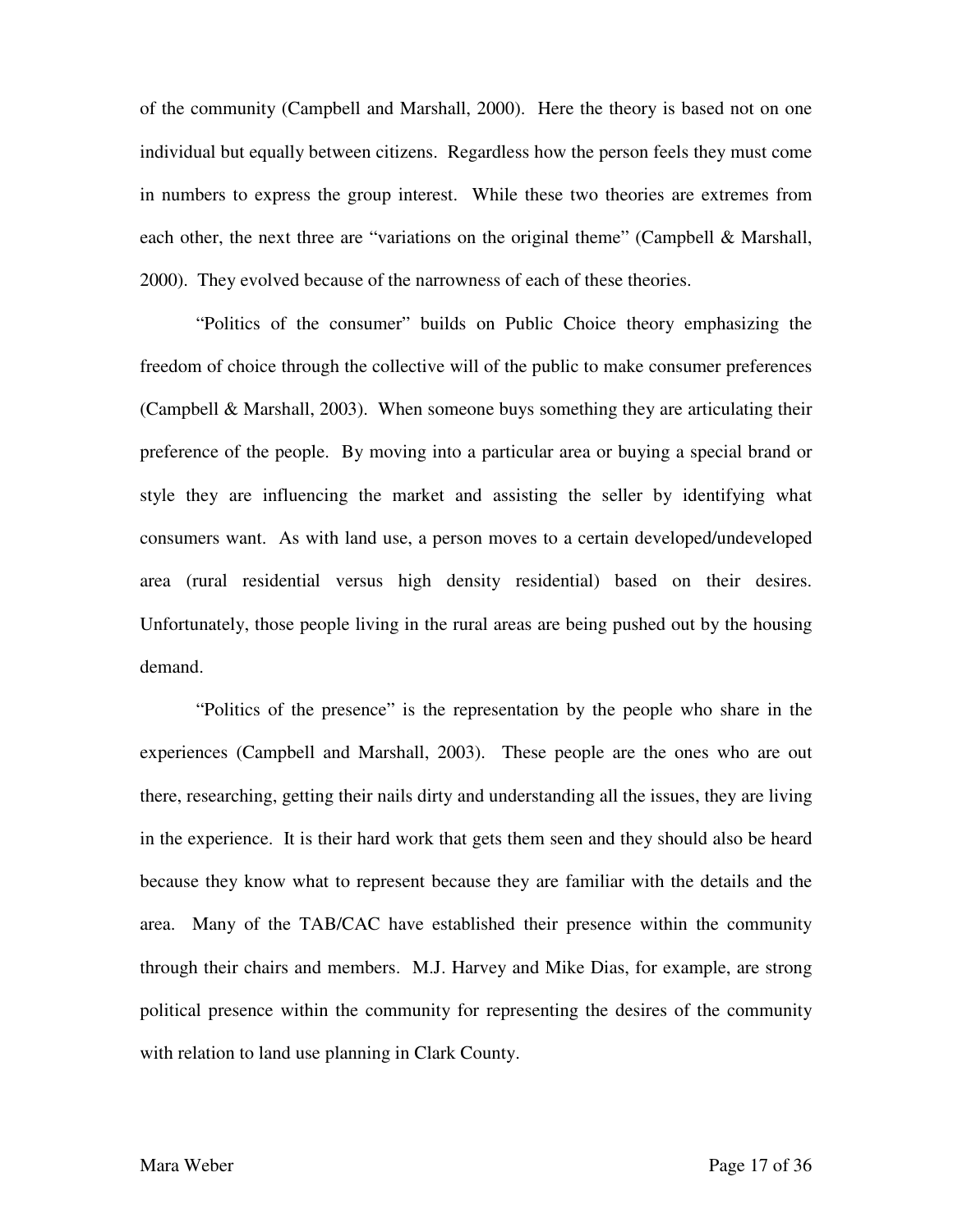These TAB/CAC representatives are strong advocates for "Deliberative democracy perspective". They promote open dialogue and encourage shared solutions through uncovering new information and understandings rather than promoting selfinterest (Campbell and Marshall, 2003). The TAB/CAC's are typically out their pursuing their interests because they are working for a shared cause. They want everyone to come out winning and will do what it takes to see that happen.

 These theories demonstrate that it is important to understand the nature of the interest that will be served. Is the interest solely for the individual, or the community as a whole? These beliefs behind why citizens are involved came from theories dating back to the seventeenth century. Philosophers such as Thomas Hobbes, John Locke, and James Bryce wrote on this issue as described by Michael Fagence. He explains the philosophers of the seventeenth century in his book Citizen Participation in Planning.

 Michael Fagence states that Thomas Hobbes believed that there should be one decision-maker otherwise there would not be "attainment and maintenance of social order" (Fagence, 1977). Times have changed considerably since Hobbes' theory as one sovereign ruler could not exist within our modern democratic society. Our current society is made up of elected boards voting on decisions as a majority. To imagine one ruler instead of a majority vote is almost fearful because the political ramifications would be astonishing. While Hobbes believed in one decision maker to keep order among the social class, so did Locke. He however did not ascertain the notion of involving public participation in his theories. "Locke may be assessed to be non-committal as he is as sympathetic to democratic as to monarchical or aristocratic governmental systems" (Fagence, 1977). He favored equity of power between the executive, legislative and judiciary branches of power and therefore never committed to one system or another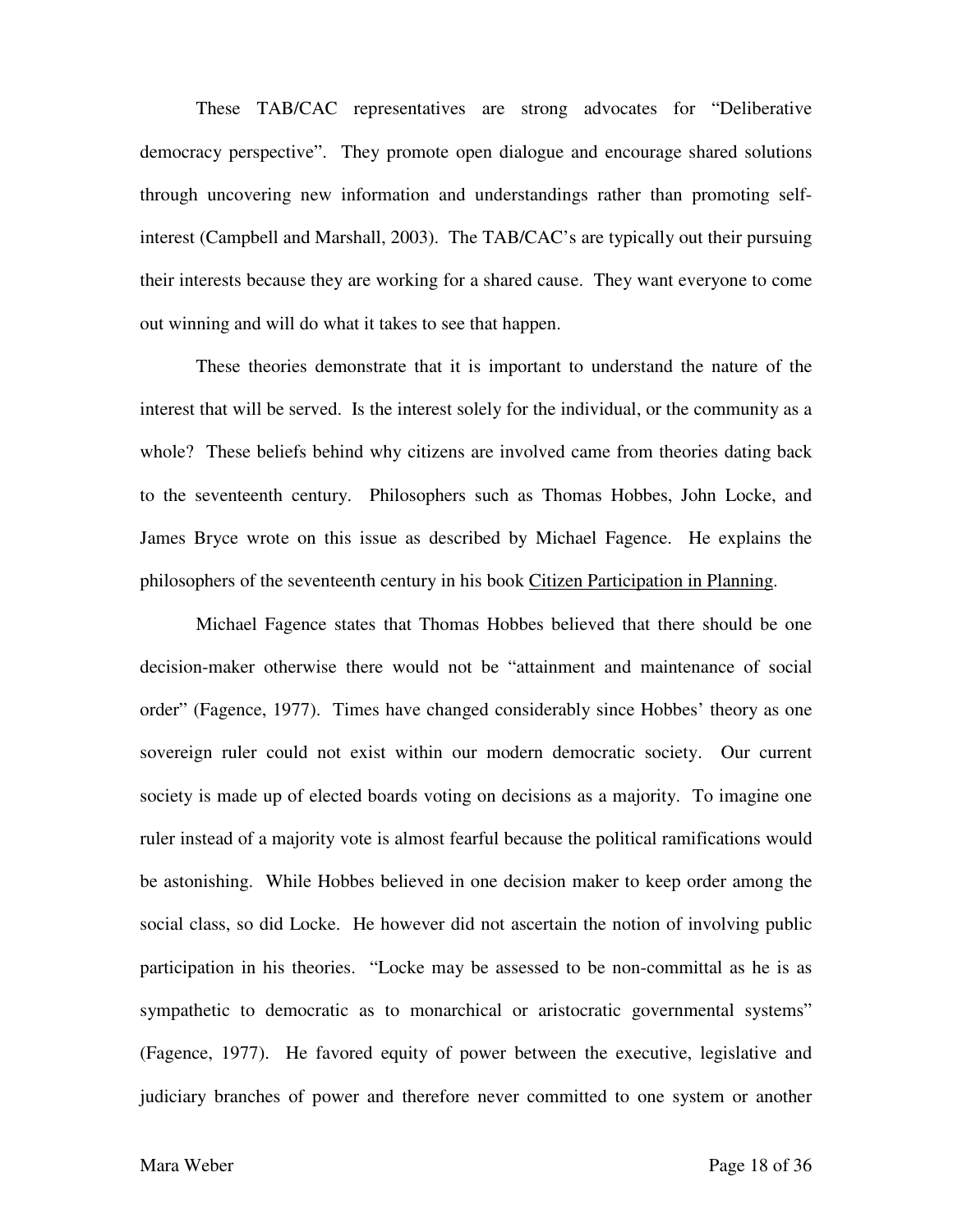(Fagence, 1977). Bryce on the other hand, believes that some participation is important. Fagence quotes Bryce in his book by saying that there should be active participation in small self-governing groups. Bryce believed that it was important to have participation and decision making within groups without having the authority looking over their shoulders.

 Bryce had more of a modern view to allow participation in self-governing groups. Bryce allowed for small group discussion much like the neighborhood meetings within the NZC process. These TAB/CAC groups come together to discuss the details and impacts associated with the land use applications for their area. If our society followed the theories outlined by Hobbes or Locke's, it would be difficult for staff, citizens, and applicants to resolve issues. Hobbes promotion of one sovereign ruler or group making all the decisions without accepting information would definitely undermine the Clark County NZC process in general, and the entire democratic process as a whole. Locke's beliefs, while possessing a very different view point, would also cause some problems because politicians in general may not always share the same views of the people that they represent. Thus, by allowing government to make a decision without citizen participation would cause similar problems as Hobbes' theory.

 While public participation is heavily regarded by some theorists, others debate the rationale behind the significance of the participation by the public. Are the citizens speaking for their own interests or for the betterment of the community when participating in the Clark County land use planning process for NZC's? The new NZC process is set up to allow citizen participation early in the application process. During the multiple meetings for NZCs, but especially during the neighborhood meeting and the TAB/CAC meetings, there are lengthy discussions between the property owners and the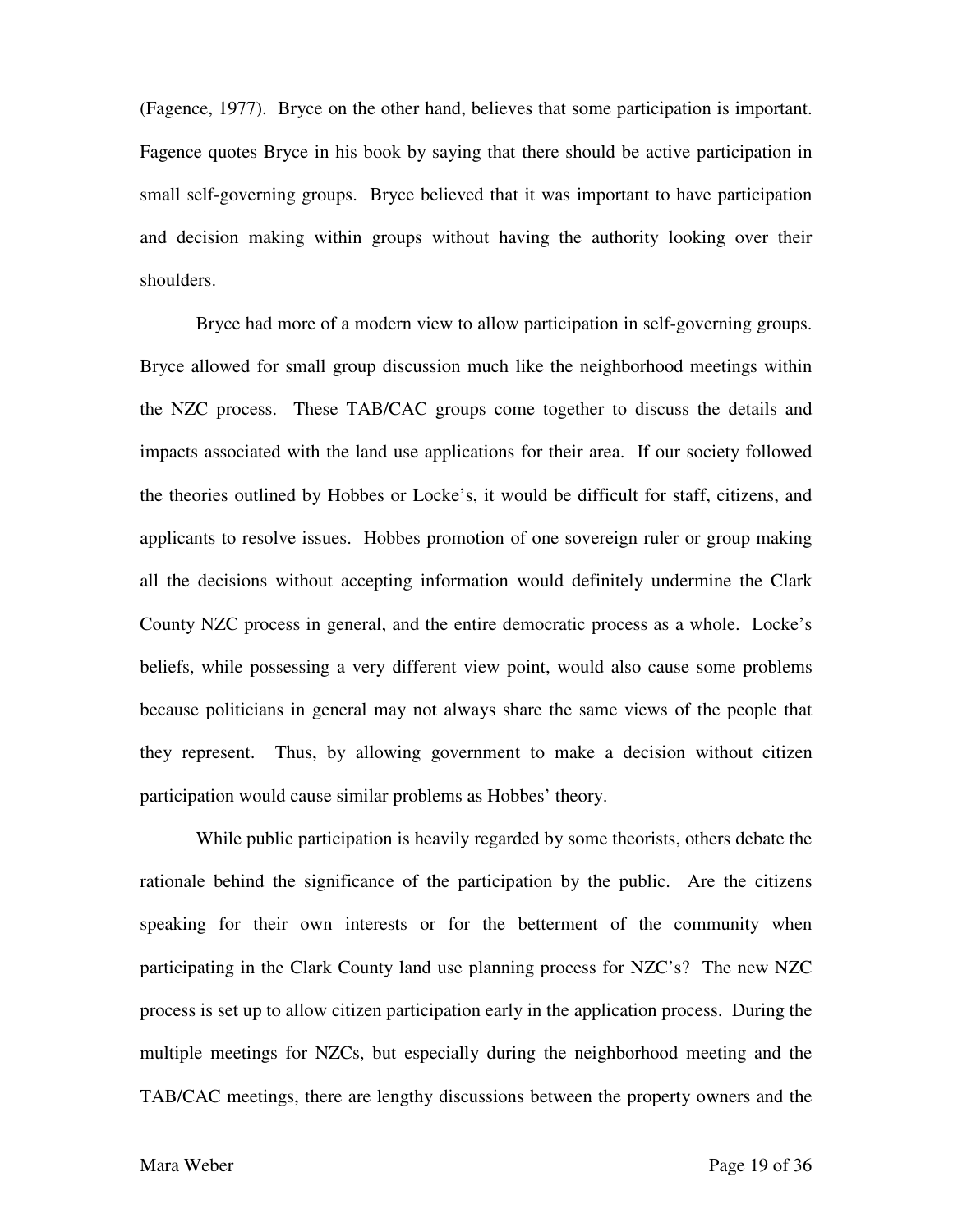citizens. By the time the application gets to the BCC there has been significant amount of time for a collaborative effort. At the BCC consideration is made to determine if the citizen input is based solely for themselves or for the community at large. When considering their vote, it is my opinion that the BCC must also take into consideration what is best for the community. The BCC/PC review facts that are presented to them. Moreover, they are to "seek to expand practical democratic deliberations rather than to restrict them, to encourage diverse citizens' voices rather than to stifle them, to direct resources to basic needs rather than to narrow private gain" (Forester, 1999). Forester defines the planning process as more than just reviewing the facts presented but as an expansion of the democratic process through listening to the voice of the citizen.

 Understanding the big picture associated with this process brings us back to the theories presented previously and the question "is the interest solely for the individual, or the community as a whole?" Forester discusses three models to help answer these questions. He shows how important it is for the BCC/PC to focus on not only dialogue, but action as well.

 Forester first presents the Deweyan model, which is to do something based on an initial strategy, then to become surprised at the consequences of the action, and then redefine the strategy to get a result. By using the information that was generated from the action and forming a new hypothesis, a cycle is formed until a desired impact is reached. The Deweyan model is somewhat represented in the Land Use Plan update process. For example, the process usually starts with a plan or strategy as to what staff feel should be updated based on past land use approvals and denials and the current impact of each designated area. As they go through the update process, they find out about different parcels of land that does not fit with their desired plan. Through discussions with the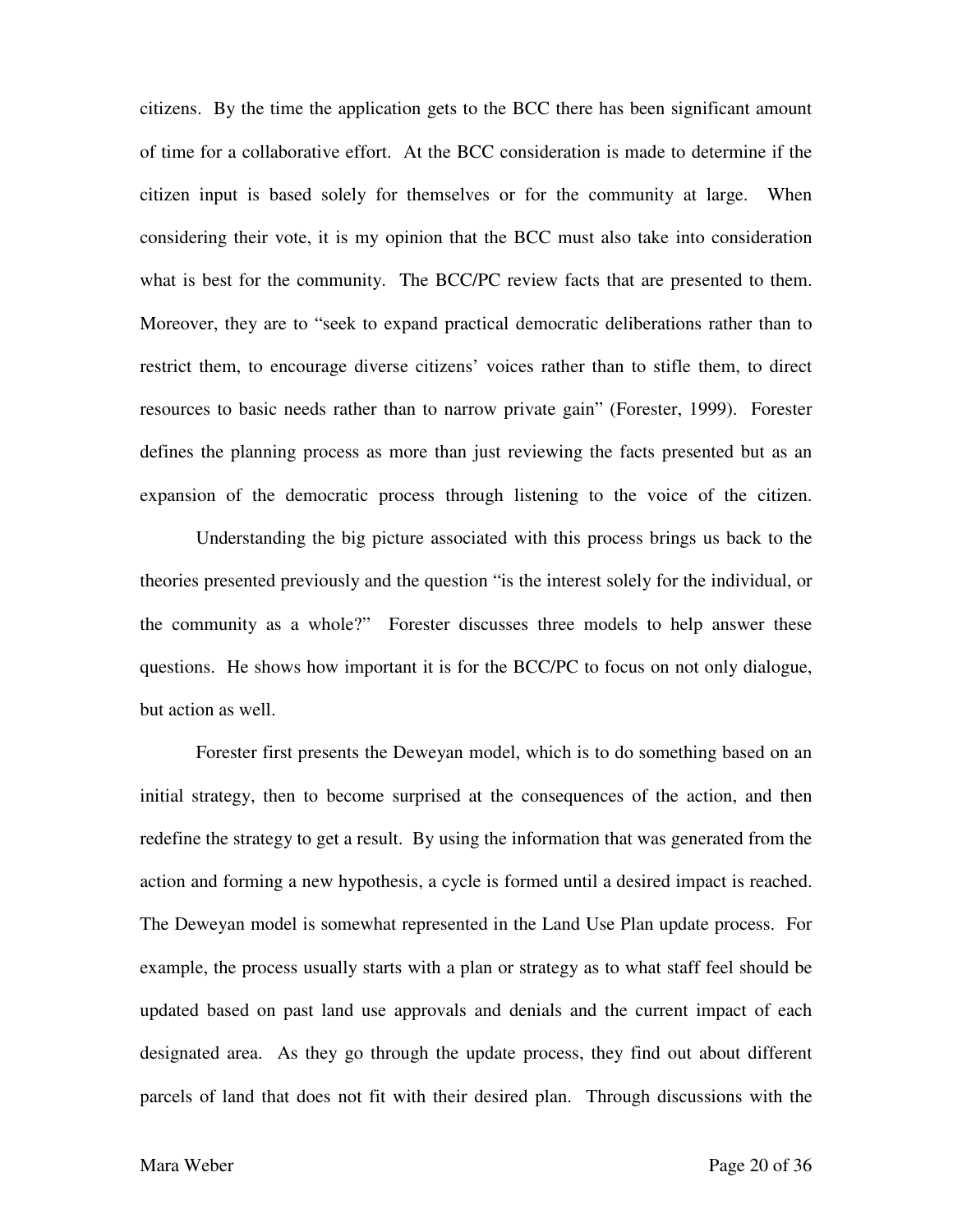owners, neighbors and TAB/CAC representatives their strategy is refined. The second model is the Freirean model which focuses "on the ways we learn in dialogue by probing our political possibilities of speaking and acting together" (Forester, 1999). This model is also representative of the current land use process for NZC applications. It is through the dialogue generated at each of the meetings that brings the community together. The third model, a transformative theory of social learning, addresses how a person changes from the negotiations and dialogues that take place during the meetings. Much is learned about people by what they are saying; even more is learned from the way they act, how they talk, from their style and how they present themselves. These actions help to identify if someone may be reliable or trustworthy and if they value what they are discussing (Forester, 1999).

 The transformative theory works on the belief that by watching how "others act, participants learn not only something about who these others are, whether they are arrogant or not, trustworthy or not, reliable or not, but about how they recognize, appreciate and honor (or dishonor) value in the world we share with them" (Forester, 1999). This model relates directly with the staff, citizens, and applicants who participate with the Clark County NZC applications. Staff prepares the applications and makes a recommendation based on the goals and policies of the land use plans. When staff present their views in a meeting, they do so in a fashion that allows them to exhibit confidence because they have facts to back-up their recommendations. If staff recommends denial or stringent conditions of approval, the applicant may become defensive and promote an air of disgust. The same usually happens with a citizen. If staff makes a recommendation that is found to be objectionable, the citizen may become emotional.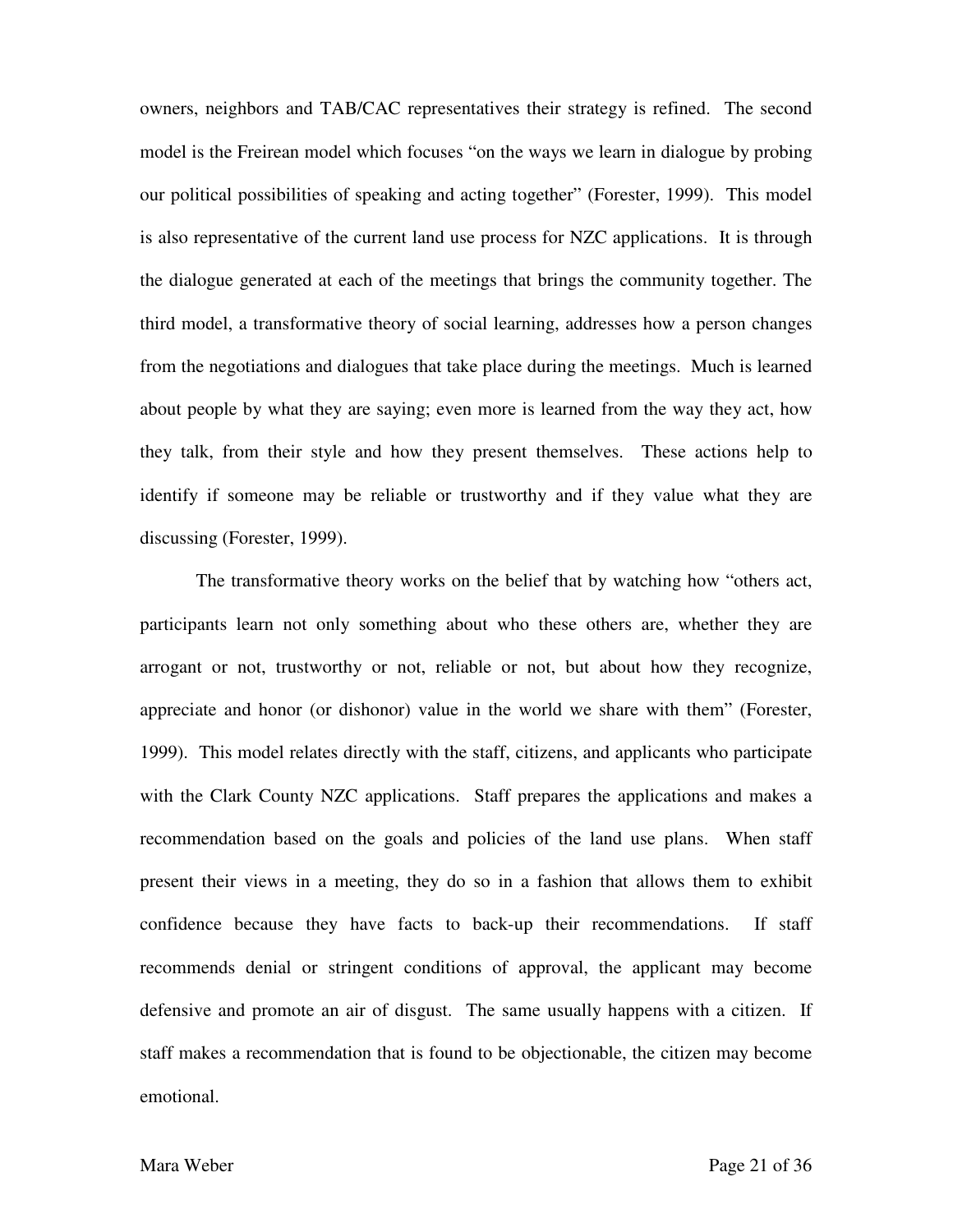Having staff, citizens and the applicant attend the series of meetings as part of the NZC process, allows for a transformation from initial reactions of defensiveness and emotions to potentially well rounded agreeable solutions. By including public participation during these meetings, all parties involved are able to transform their thoughts, actions and ideas to what is really wanted and needed. There are times when citizens, staff or applicants say one thing, but the meaning is translated differently by the other party. Through the meetings and critical discussions, the spoken word, and the unspoken word prove to provide a resolution that every party could live with (Forester, 1999). It might not be exactly what each party wanted, but by working together and negotiating through the issues each party is able to settle for a workable solution.

 Clark County does not only solicit public participation through the land use planning process. Other County Departments actively pursue involvement of the citizen. A recent project, the Clark County Growth Task Force, is a "17-member task force, comprised of citizens from all walks of life" (Popp, 2005). This task force was set up as an initiative by the BCC "to study growth matters in-depth and engage the community in open and frank discussions about growth and how to sustain our quality of life" (Popp, 2005). For the past year the panel has met once a month to discuss the issues surrounding growth in our Valley. They have as a collective group worked diligently to prepare strategies that will be recommended to the BCC in the very near future. Popp stated that this group came together not as a divided front but as a collaborative group to discuss issues that are plaguing our Valley. These issues are tough, sensitive and extremely meaningful to our Valley's future. Although the issues are tough, through honest discussions and an understanding that all desires and recommendations were discussed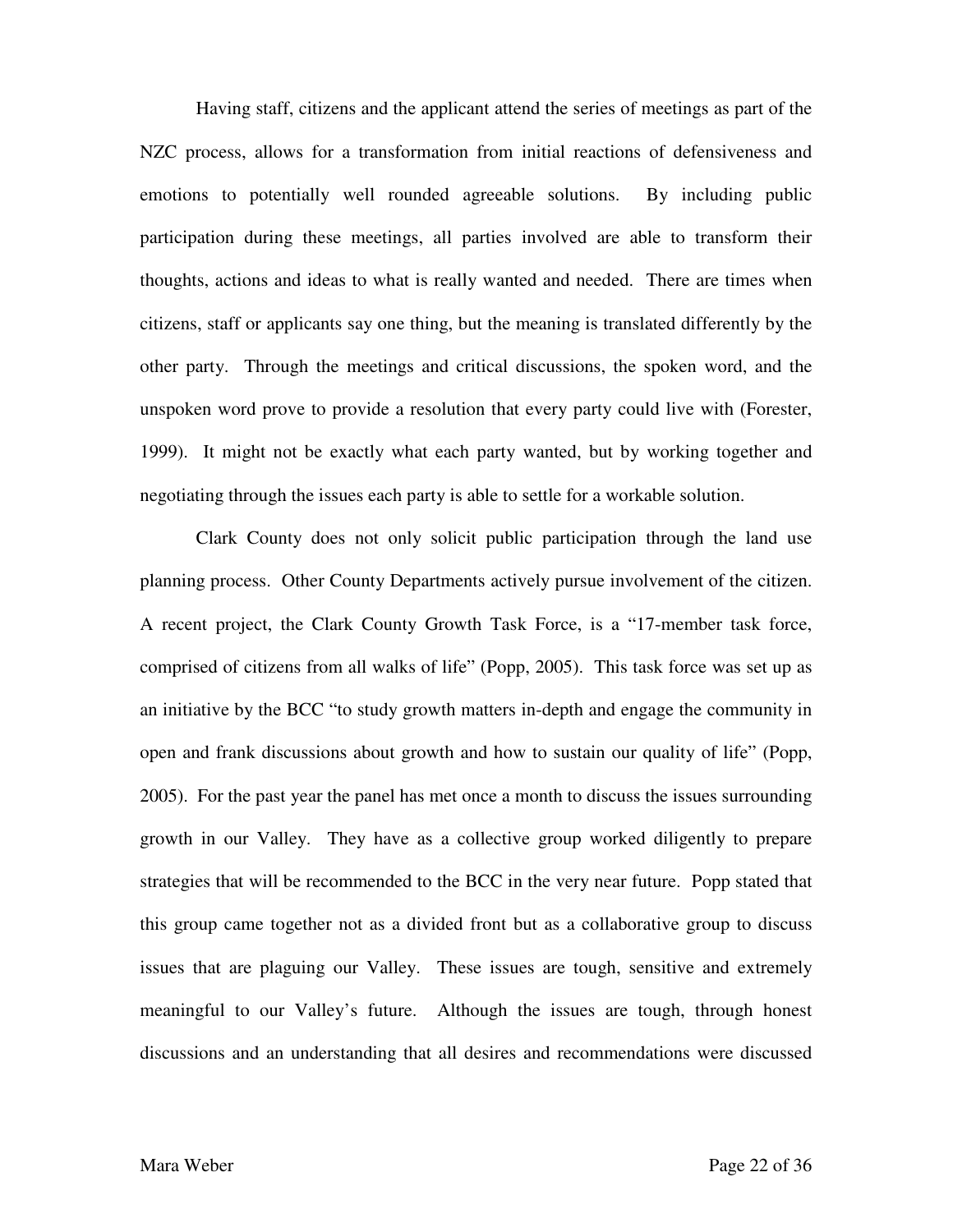and negotiated, solid goals and strategies were formed. "With diverse opinions, the Task Force for all purposes functioned as a single body with one voice" (Popp, 2005).

 Another County Department that relies heavily on public input through public participation is Air Quality and Environmental Management. In addition to their biweekly meetings where public participation is welcomed, they have within the past year revised their Air Quality Regulation Section 49. Through public workshops and comments received in writing, staff were able to come up with revised language to modify this regulation. Kain, a Compliance Officer with the Department of Air Quality and Environmental Management (DAQEM) stated that input received from the public is valuable because they provide an end-user perspective (Kain, 2005). DAQEM staff typically verify compliance with regulations but do not have that "real-world experience to evaluate the practicality of the change," (Kain, 2005) where as the citizen does.

 Clark County is not the only local entity that relies on Public Participation in decision making. The City of Las Vegas is dependent on the involvement as well. One such example is their proposal for an expansion of the City Redevelopment Plan boundaries. Through several community meetings explaining the plan for expansion, the Redevelopment Agency was able to ascertain the opinion of the proposed expansion prior to amending the General Plan (Arent, 2005). These discussions were held specifically to get feedback from property owners in the proposed expansion area. By having these comment sessions prior to amending the General Plan, City staff were able to consider the "desire of property owners in the Historic Westside property to not include their properties within the Redevelopment Area" (Arent, 2005). The process was effective because now when staff represents the recommendation before the board, the recommendation is a true indication of what the community as a whole would like.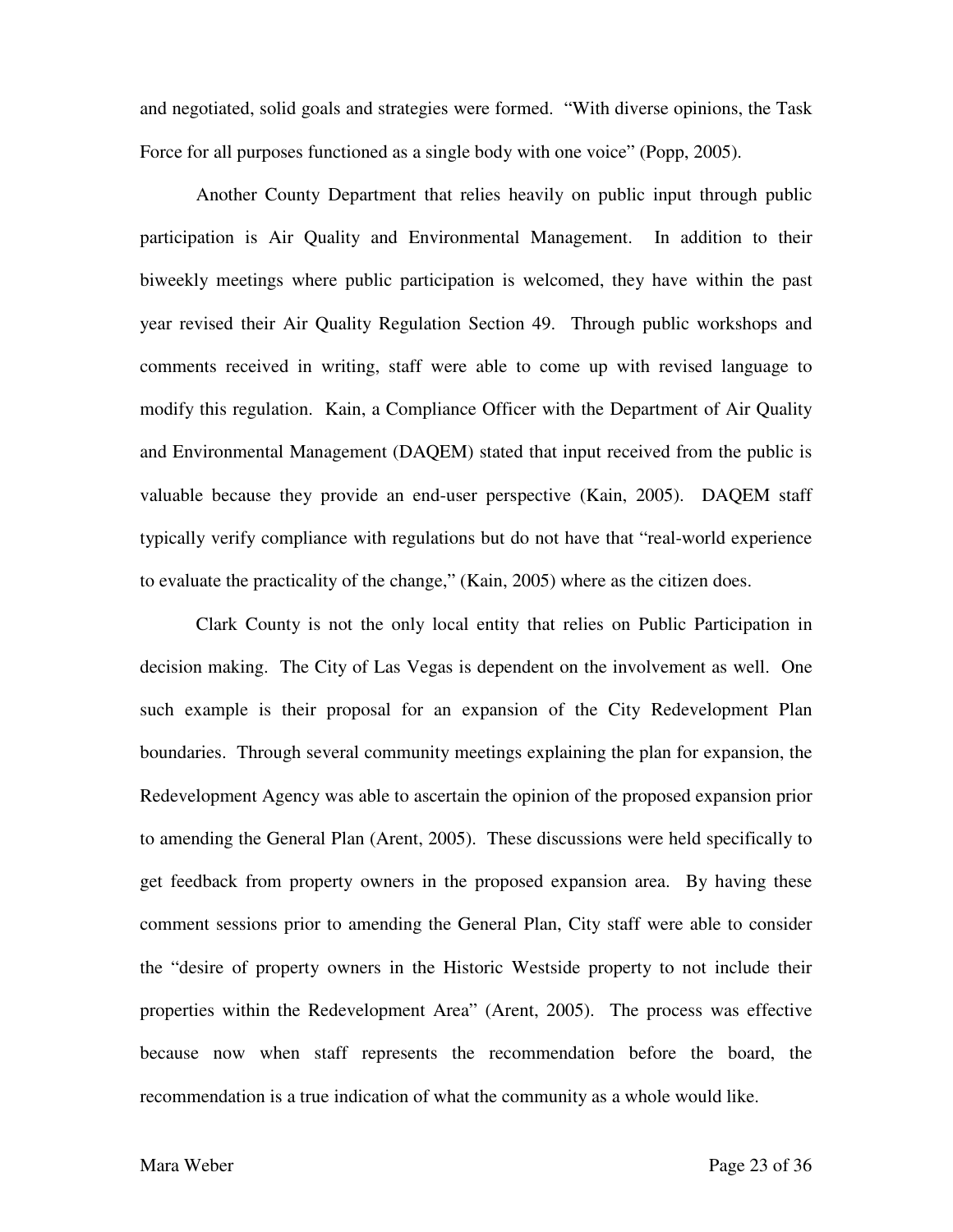The rationales and theories help to define the reasons citizens participate in the planning process. They demonstrate that it is important to understand the reasons behind why people get involved. Through dialogue of interested parties, there is a clearer picture of the end result in the decision making process. A citizen participates because they want to live and be a part of a community that holds their interest, which gives them life, and provides them with a sense of belonging; this is clearly shown through the interviews of Popp, Kain and Arent. While the theories demonstrate that it is important to understand the nature of the interest that will be served, the public involvement outlined above shows that citizens will come together for the common good.

#### **METHODOLOGY**

When looking at the NZC applications submitted between July 1, 2002 through June 30, 2003 and from July 1, 2003 through June 30, 2004 it is clear that individuals living within Clark County are interested in the process. They go to TAB/CAC meetings and other Board meetings and they speak out either in opposition or support for the projects in their areas. However, in looking at past recommendations set forth by the TAB/CAC and comparing them to the decisions of the BCC it is not clear if there is one particular interest being served. In the case at Windmill Avenue and Durango Drive, for example, it was the interest of the applicant that was served. Clearly, those that spoke out in opposition did not feel that their voice was being heard.

 In an effort to ensure that the NZC planning process is a collaborative effort between the residential neighbors and the applicant, the Clark County Comprehensive Planning staff along with the BCC implemented an NZC process to reduce the number of NZC applications being submitted and approved (Clark County Implementation Plan, 2003). Through researching applications from July 1, 2002 through June 30, 2003 and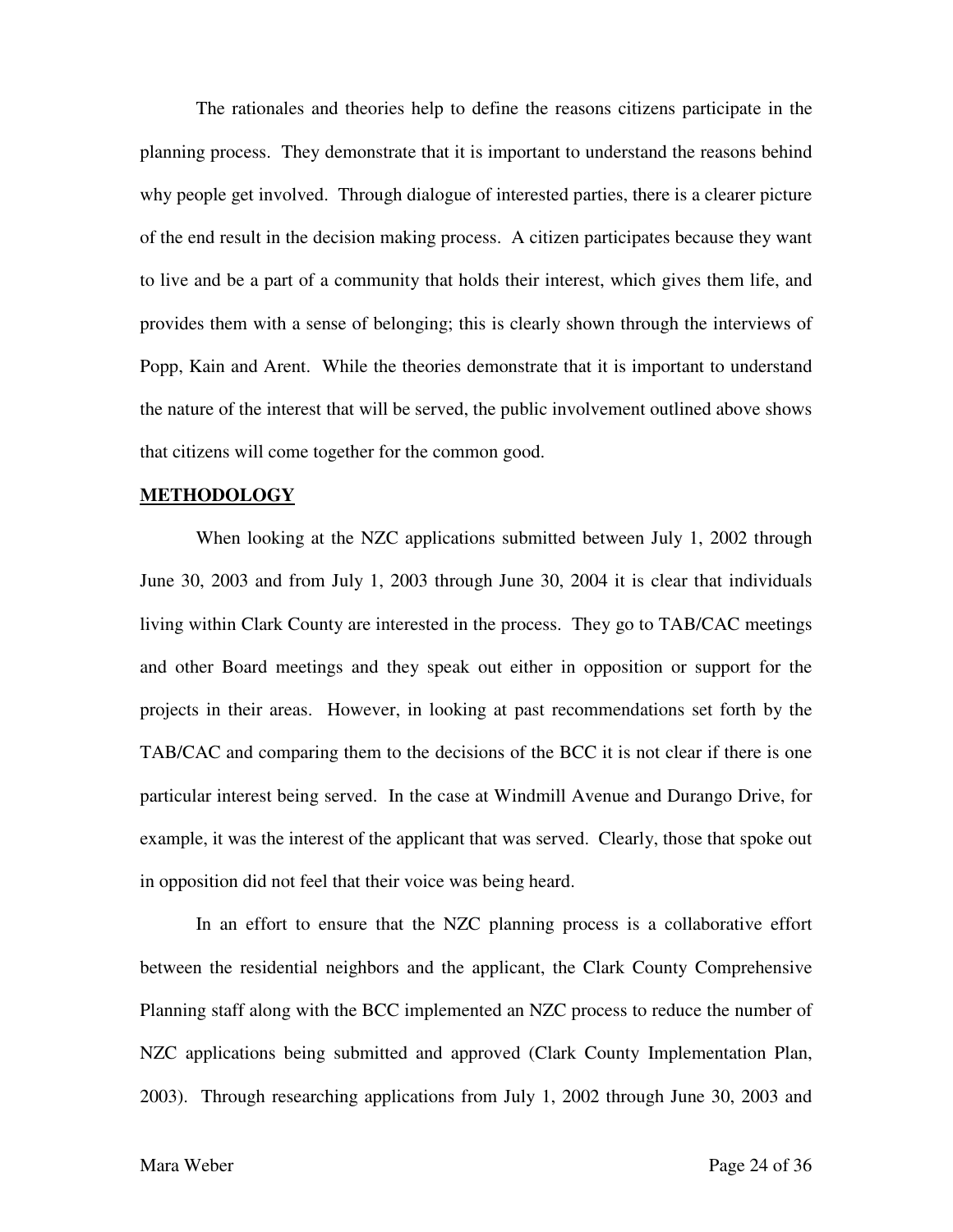from July 1, 2003 through June 30, 2004 it will be shown that under the new process there has been improvement on behalf of the BCC to include public interest into their decision making process to determine the best course of action for the community as a whole.

 For the above listed time frames I reviewed all the NZC applications submitted and researched the recommendation of the Town Board and compared them to the decision of the BCC. The 2002-2003 applications are NZC's taken in under the old NZC process and the 2003-2004 applications are NZC's taken in under the new NZC process. By comparing the numbers from the 2002-2003 year to those of the 2003-2004 year I hope to show an increase in the number of applications where the BCC decision matches the TAB/CAC recommendation. It is my belief that this new process has removed some of the "political indiscretions" that were once a part of the process putting more credence into the public participation process and allowing the community as a whole be served.

#### **QUESTION**

 Has public participation during the TAB/CAC meetings, within the new NZC process, impacted the final decision of the BCC when voting on an NZC application?

#### **HYPOTHESIS**

 Through researching NZC applications from July 1, 2002 through June 30, 2003 and from July 1, 2003 through June 30, 2004, it will be shown that under the new NZC process the TAB/CAC recommendations do impact the decision of the BCC. As the literature review shows, it is important to distinguish who provides the most unbiased information. If it is the citizen, then their voice, if relevant to the situation, should be counted. They are the ones who will typically be most affected by the project. The intent of County staff is to give credibility back to the land use plans as expressed in the Clark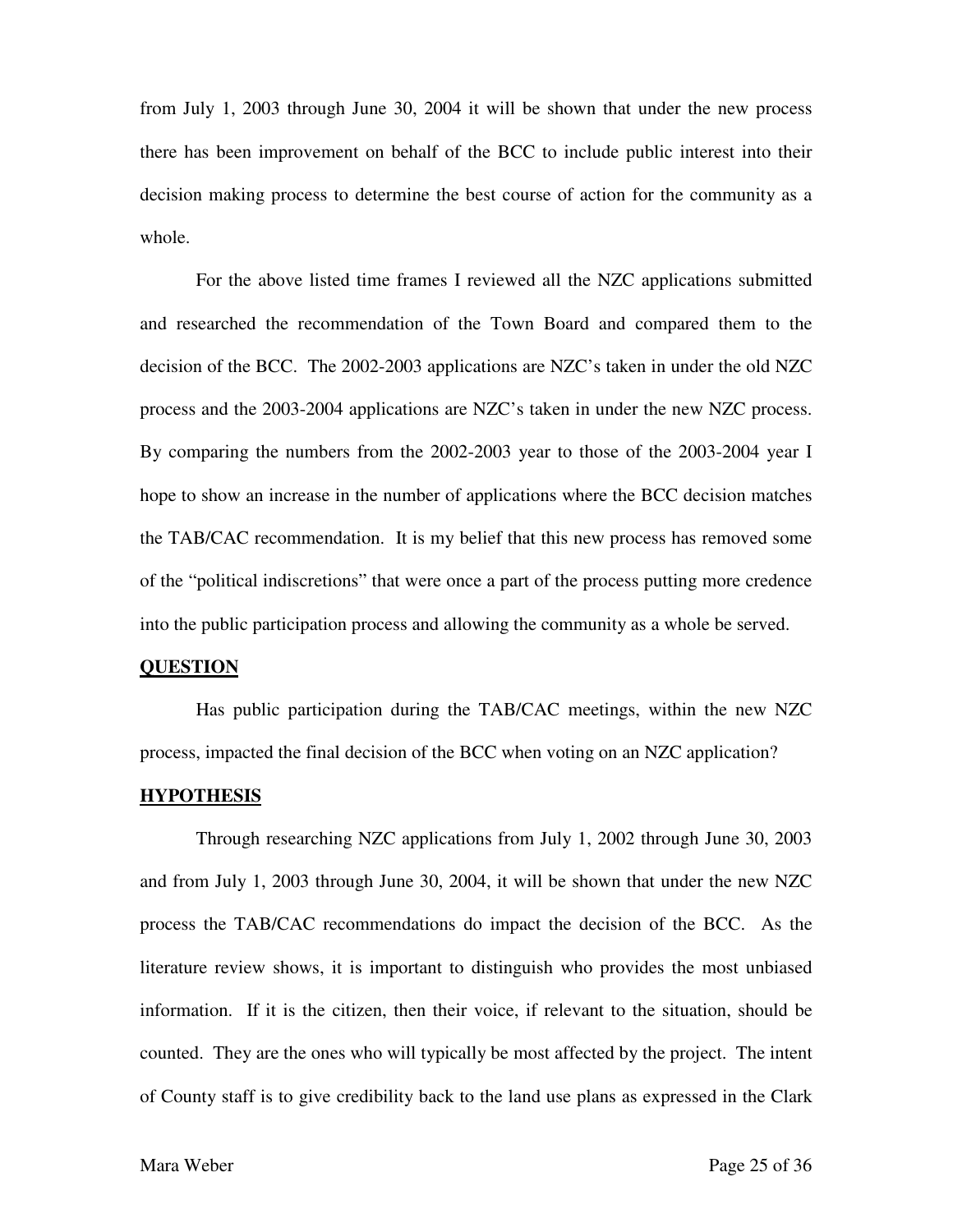County Implementation Plan. I believe research will show that this has happened and that citizens, staff and applicants have come to realize the vital role the citizen plays within the NZC planning process.

#### **FINDINGS**

 Under the old NZC process, it was typical for an applicant to submit an NZC application and have it approved within eight weeks regardless of the TAB/CAC recommendation. Residents affected by the proposal walked away believing that the land use process was against them and that this process was just another political process wasting their tax dollars. Clark County Planning staff along with the BCC also started to question if the Land Use Plans and the zoning process were losing their value because of the number of NZC applications being submitted and approved (Clark County Implementation Plan, 2003). Through careful consideration, the BCC and staff developed a new process to try to give credibility back to the Land Use Plans and the NZC process. This was done through Ordinance #2865 and #2889.

 Under the old NZC process, during July 1, 2002 through June 30, 2003 there were 228 applications submitted. Of those 228 applications submitted, 184 applications were approved. These 184 approvals are not only NZC approvals but are also, in essence, amendments to the land use plan. Therefore, the established land use plans for Clark County were changed 184 times in one year. Of those 228 applications nine were denied by the BCC and 35 applications were withdrawn. The applications that were withdrawn were done so by the applicant prior to going before the BCC.

 Under the new NZC process, during July 1, 2003 through June 30, 2004 there were 130 applications which were formally submitted. That is 98 applications less then the previous year. Of those 130 applications submitted 106 applications were approved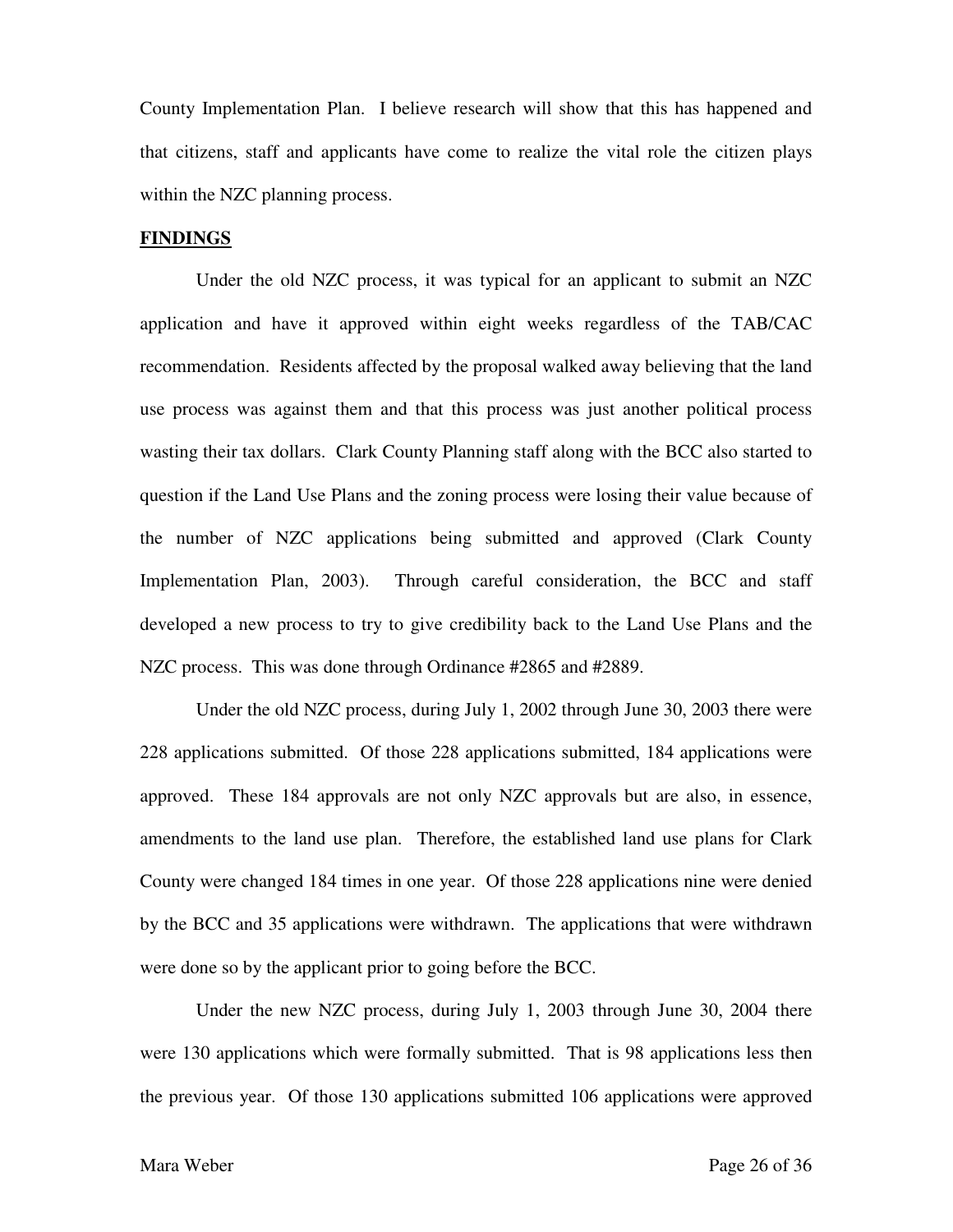by the BCC, 4 were denied by the BCC, and 16 applications were withdrawn. The applications that were withdrawn were done so by the applicant prior to going before the BCC. In one year the number of NZC approvals decreased from 184 to 106 (see Table 6 below).

#### **Table 6**

| <b>NZC Submitted Application Comparisons</b>  |                                                                                             |     |     |  |      |  |  |  |  |
|-----------------------------------------------|---------------------------------------------------------------------------------------------|-----|-----|--|------|--|--|--|--|
|                                               | <b>Submitted</b><br><b>Denied</b><br>Withdrawn/Held<br>Pre-<br>Approved<br><b>Submittal</b> |     |     |  |      |  |  |  |  |
| <b>July 1, 2002 –</b><br><b>June 30, 2003</b> | <b>NA</b>                                                                                   | 228 | 184 |  | 35/0 |  |  |  |  |
| <b>July 1, 2003 –</b><br><b>June 30 2004</b>  | 197                                                                                         | 130 | 106 |  | 16/4 |  |  |  |  |

 From July 1, 2003 through June 30, 2004 the submission of NZC applications went down 57%. The approval rate of the submitted applications remained the same at about 82%, applications that were denied also remained the same at about 3%, and applications withdrawn/held remained the same at 15% (see Charts 1-2 below). Looking at the figures one might not see the dramatic effect of the new process without taking in the pre-submittal figures.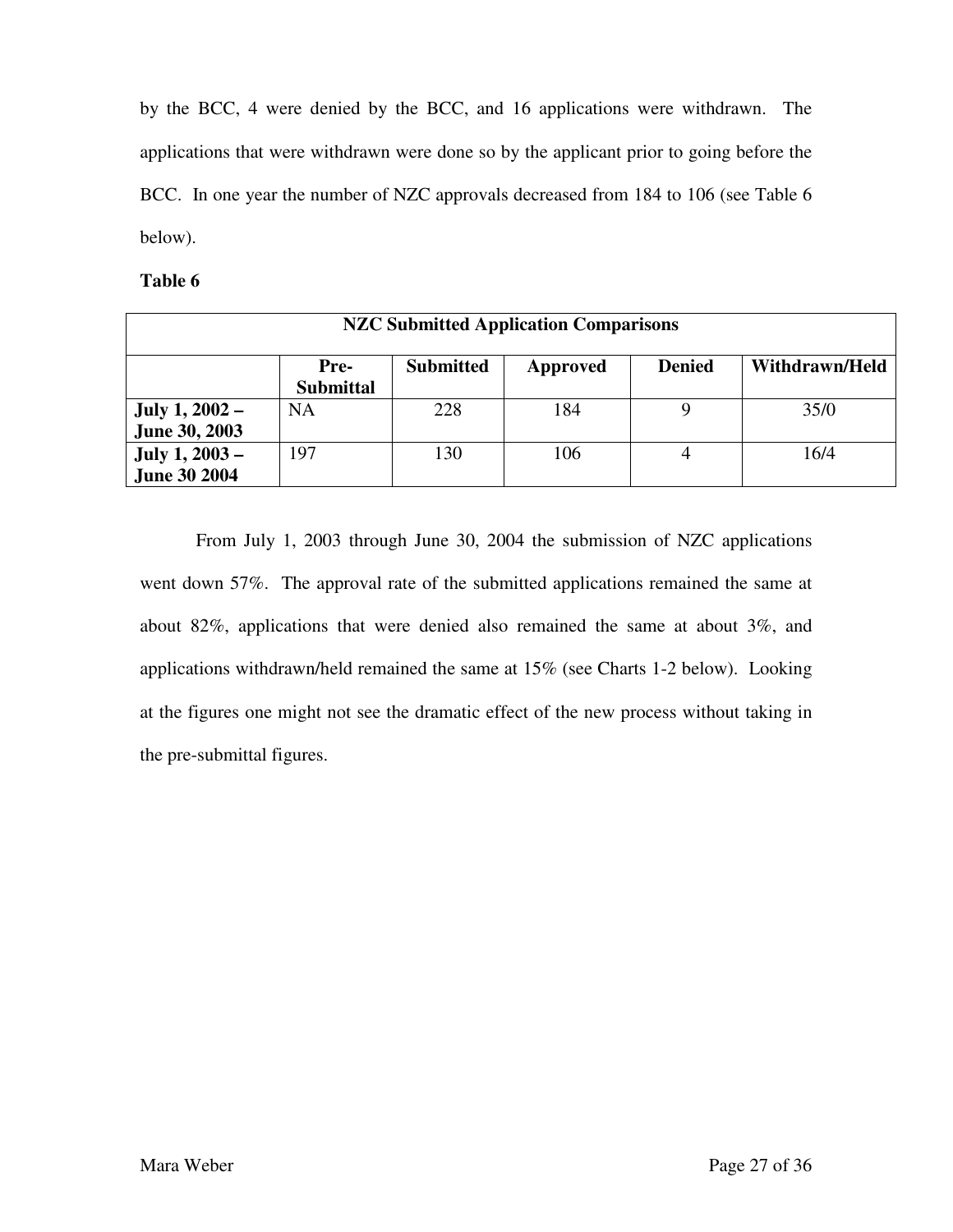

**Chart 2**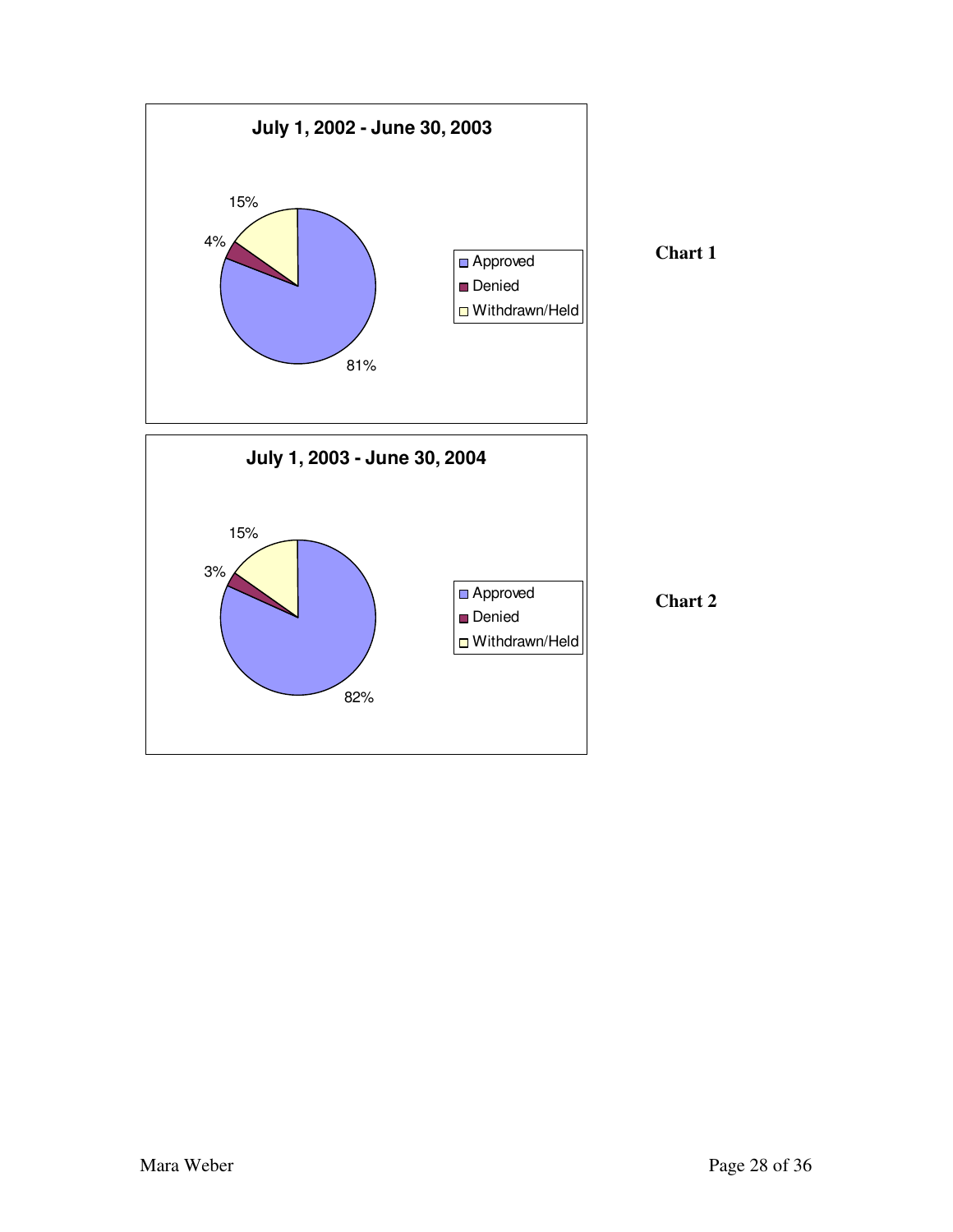There were 197 NZC applications submitted under the new NZC process and only 66% went on to submit the formal application. That is a 57% reduction in the amount of applications that were submitted from the previous year. Further looking at the numbers of those applications that were not formally submitted, shows that 14 applicants submitted a conforming ZC instead, 10 resubmitted NZCs that were approved, and 8 others resubmitted NZCs that are still within the process. The reasons an applicant may not have submitted a final application is because during the pre-submittal the applicant may have found too much resistance, that it would be too much work to submit, that it was a speculative application, that the TAB/CAC was in opposition, or that they could submit a conforming ZC instead.

 Of the 220 applications under the old process 99 (43%) were approved by both the TAB/CAC and BCC, 70 (31%) were recommended for denial by the TAB/CAC and approved by the BCC, 15 (7%) were approved that were not acted upon by a TAB/CAC, eight  $(4\%)$  were denied by both the BCC and the TAB/CAC, one  $(0\%)$  was recommended for approval by the TAB/CAC but denied by the BCC, and 35 (15%) were withdrawn. In comparison, under the new NZC process 50 (39%) of the 130 applications were approved by both the TAB/CAC and the BCC, 48 (37%) were recommended as denial by the TAB/CAC but approved by the BCC, 8 (6%) were approved with no TAB/CAC recommendation, 4 (3%) were denied by both the BCC and the TAB/CAC, and 20 (15%) were withdrawn and or held (see Table 7 and Charts 3 and 4 below).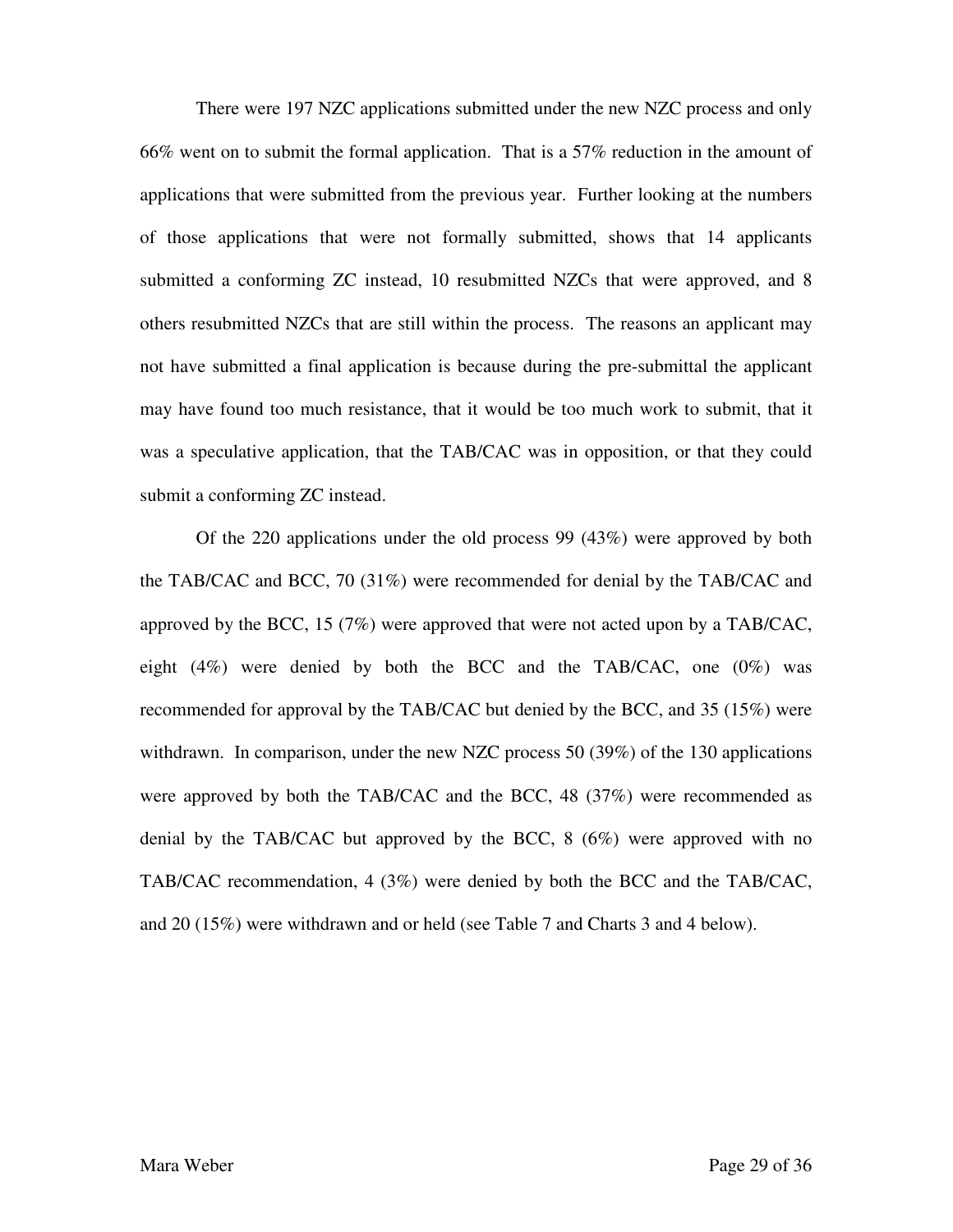| m<br>Ш<br>. п |  |
|---------------|--|
|---------------|--|

| <b>NZC Town Board Recommendation Comparisons</b> |                                             |                                                                        |                                                            |                                        |                                                              |                           |
|--------------------------------------------------|---------------------------------------------|------------------------------------------------------------------------|------------------------------------------------------------|----------------------------------------|--------------------------------------------------------------|---------------------------|
|                                                  | Approved<br>bv<br><b>TAB/CAC</b><br>and BCC | <b>Denied by</b><br><b>TAB/CAC</b><br>and<br><b>Approved</b><br>by BCC | <b>Approved by</b><br><b>BCC</b> with no<br><b>TAB/CAC</b> | Denied by<br><b>TAB/CAC</b><br>and BCC | <b>Approved by</b><br><b>TAB/CAC</b><br>and Denied<br>by BCC | Withdrawn/<br><b>Held</b> |
| July 1, 2002 –<br><b>June 30, 2003</b>           | 99                                          | 70                                                                     | 15                                                         | 8                                      |                                                              | 35/0                      |
| July $1, 2003 -$<br><b>June 30 2004</b>          | 50                                          | 48                                                                     | 8                                                          | 4                                      | $\Omega$                                                     | 16/4                      |



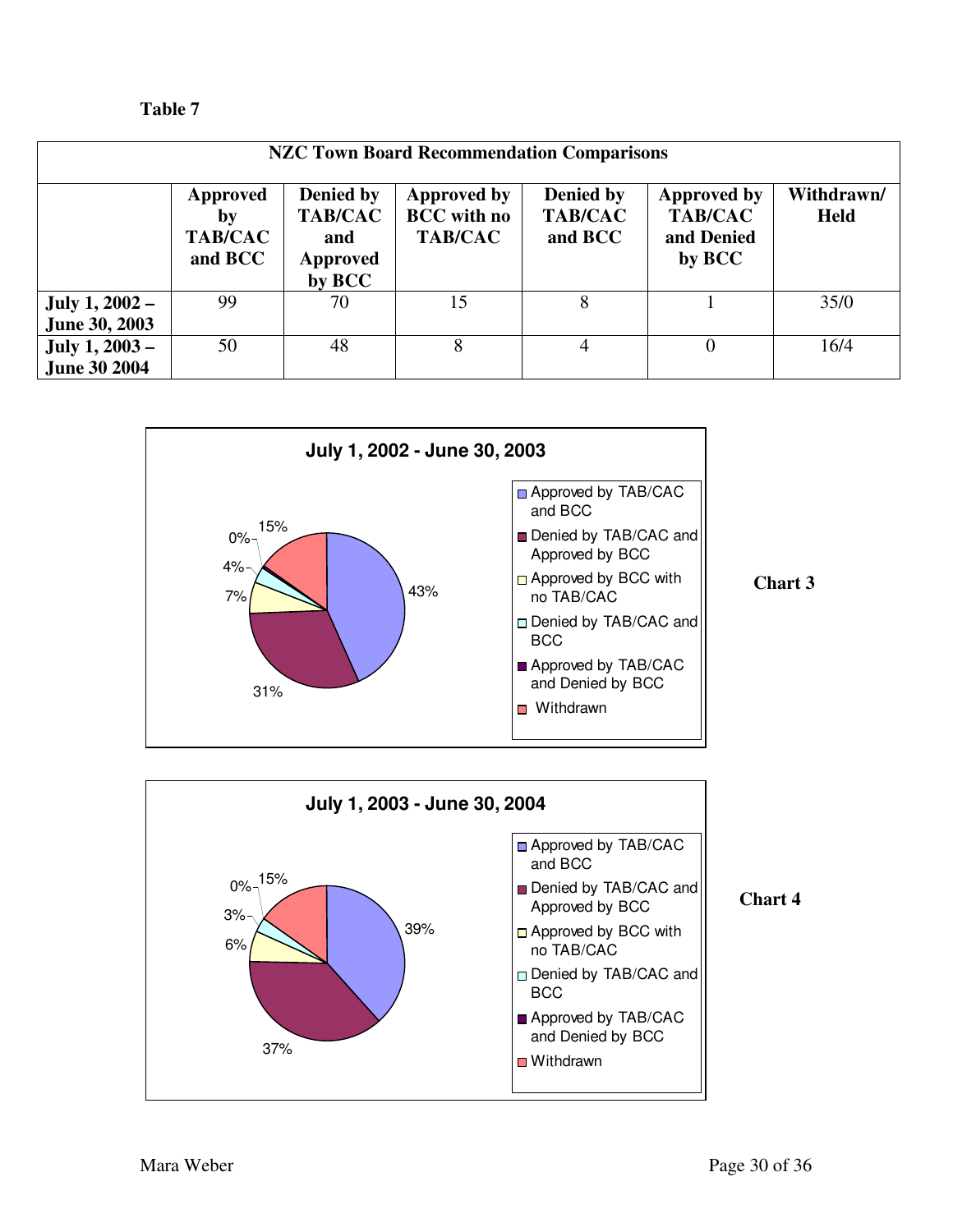

 By looking at the above numbers in Table 7 the appearance is given that the new NZC application process has not improved the system. However, if we do the same comparison with the number of applications that were submitted during the pre-submittal we see the following: of the 197 applications submitted 50 (25%) of those applications were approved by both the TAB/CAC and the BCC, 48 (24%) of the 197 submitted applications were recommended as denial by the TAB/CAC but approved by the BCC and there were 8 (4%) applications that were approved with no TAB/CAC recommendation (see Chart 5 above). Appendix D further defines the breakdown of the NZC applications submitted during July 1, 2003 – June 30, 2004.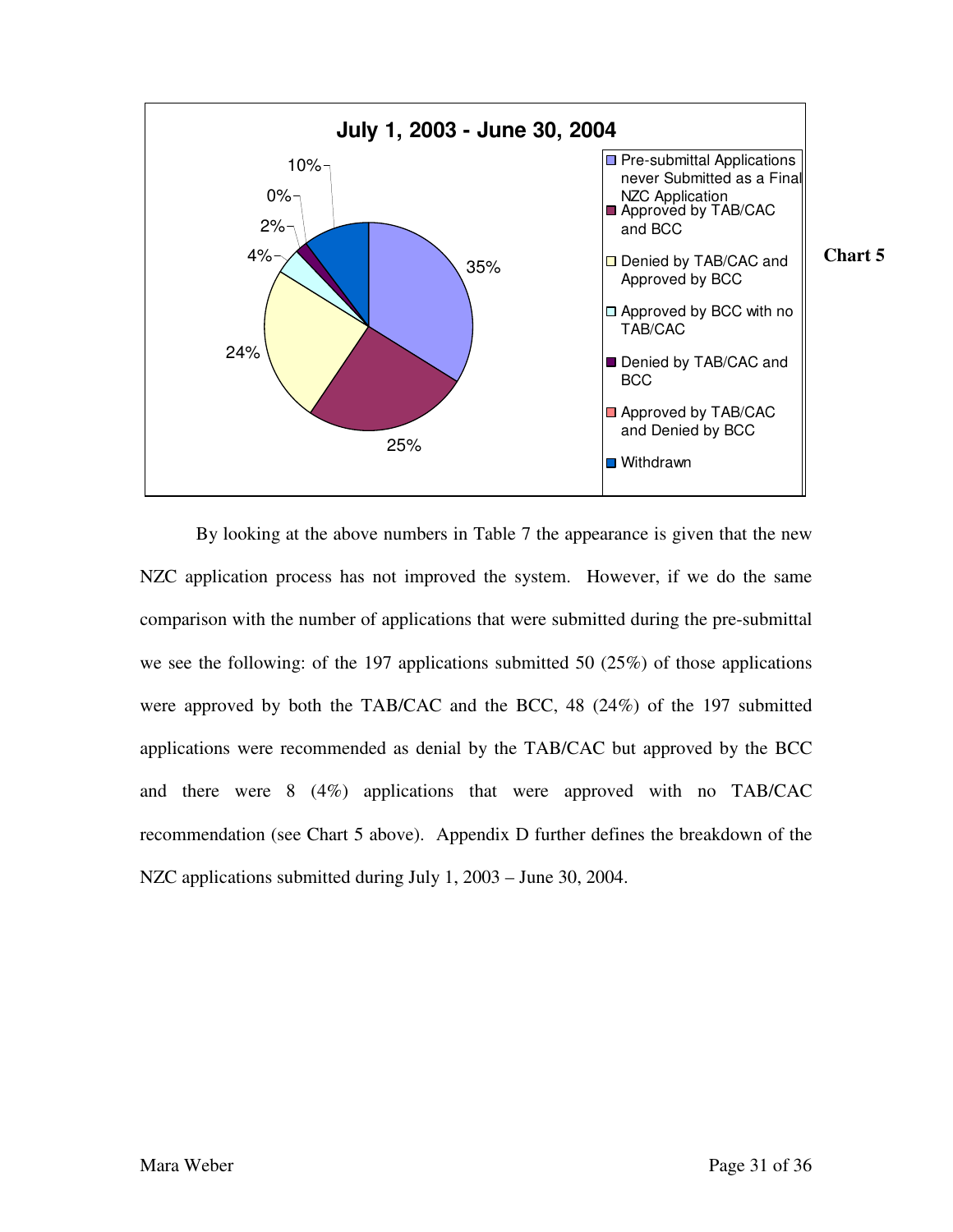#### **CONCLUSION**

 By looking at the numbers presented in the findings above (Charts 3 and 4) it does not directly appear that public participation during the TAB/CAC meeting has impacted the final decision of the BCC. Unless the numbers outlined in Chart 5 are considered. Although there has not been a decrease in the actual numbers, public participation during the TAB/CAC meetings, within the new NZC process, has impacted the final decision of the BCC through the following reasons: 1) there was a 57% reduction in the number of applications submitted from the previous year; 2) the new process allows for more interaction; and 3) there is a greater understanding of the process allowing for there to be agreed upon mutual agreements.

 With the submittal constraints of the new process, an applicant has to submit their application by following the batching schedule. Once the application is submitted in the pre-submittal stage, the applicant must meet with staff and go through a neighborhood meeting prior to submitting the final application. When staff meets with applicants they discuss alternatives and encourage better planning practices during the pre-submittal meetings. For instance of the 67 applications that submitted a pre-submittal meeting but not a final application, 35 of those applicants never resubmitted on the original proposed property. Of the other 67 applications, 14 applicants submitted a conforming ZC instead, 10 resubmitted NZCs that were approved, and 8 others resubmitted NZCs that are still within the process. This shows that 47 applications were redirected under the new process, something that was never considered under the old process. These 47 applications never had to go before the TAB/CAC under the new NZC process helping to reduce the overall negative impact of rezoning.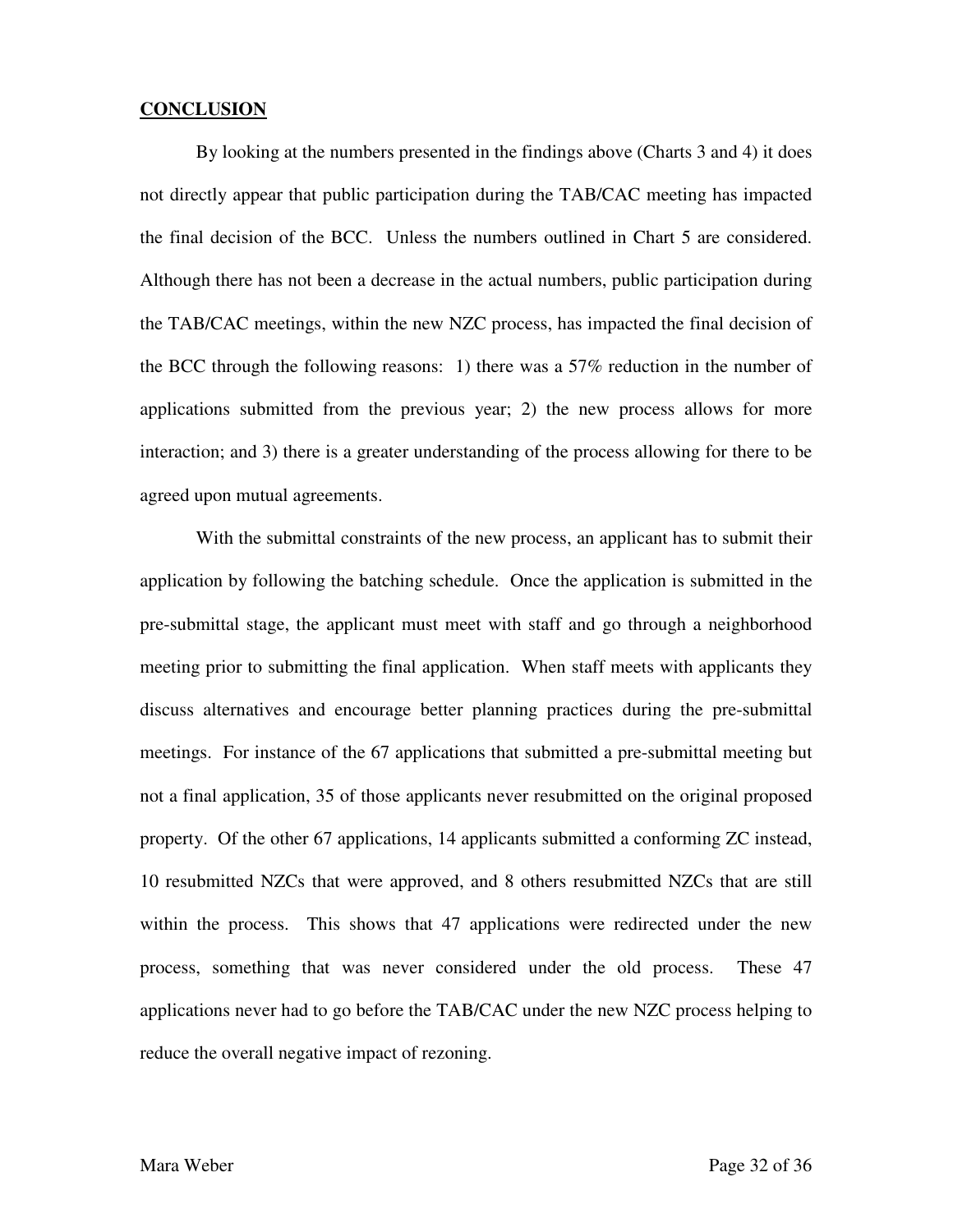Within the new NZC process there is more opportunity for the applicant to work with staff and the public to come up with a plan that will work for everyone. Often times, people perceive that new development is not best in their neighborhoods. The land owner, on the other hand, looks to the new development as their way of life. Rather than debate if the development should be there, these meetings have brought about the concepts of compromise and negotiation so that all involved feel like the development is acceptable. "The new process allows for more interaction between property owners and the applicant. Therefore, there is more room for compromise and negations and as a result the property owners are more willing to support the applicant" (Bermudez, 2005). My feeling is that through this process, even though the TAB/CAC is recommending denial they are doing so with some understanding that if the application is approved there will be conditions set forth that all parties are agreeable to.

 Land Use Plan update schedule and plan were also included within the new NZC process. Enterprise Land Use Plan was one of the first to be addressed to go through the new update process. In a newspaper article Rake discusses the meetings that took place regarding the Enterprise update process prior to the BCC action. He quotes Sue Allen, president of the South West Action Network, as saying "the Commission by and large followed the recommendations of the town board and the citizens" (Las Vegas Sun, Rake 2004). She further states that "I would give them about an A-minus," grading the board. "I don't agree with the fact that they tried to put too many items in a single day. However, once I was up there, I could understand each of their decisions. I did not necessarily agree with each decision, but I understand the rationale" (Las Vegas Sun, Rake 2004). Participation within the new process has provided a greater understanding by all that participate leaving a public that is informed and with concession.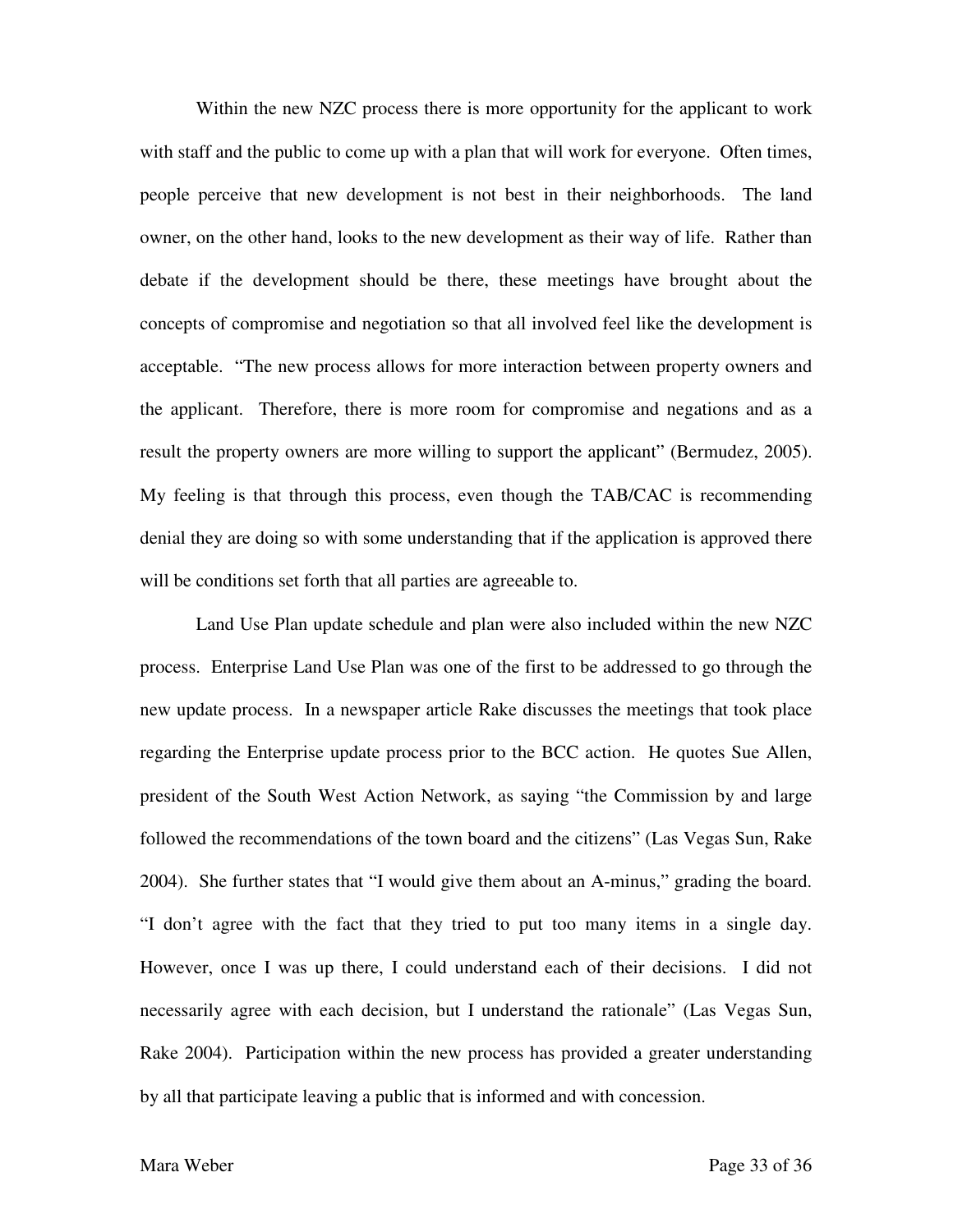Because of these reasons, I strongly believe that public participation during the TAB/CAC meetings, within the new NZC process, has impacted the final decision of the BCC when they vote on an NZC application. In addition to the research provided, it is necessary to continue researching the impact of the new process for about five years to ensure the intent of the new NZC process is maintained. As Land Use Plans are updated NZC applications are not to be accepted for two years within the approved planning area. If the process works as anticipated the number of NZC applications submitted should continue to significantly decrease. Of those applications that are accepted, it would be interesting to note, how many were acted upon with the recommendation of the TAB/CAC. Another indication to research through time would be the time it takes to process a Planning Commission and or Board of County Commission meeting. With much of the debate and discussion taking place at the TAB/CAC and neighborhood meetings, I foresee Board meetings not taking as long because a lot of the disagreement will have been negotiated.

 The overall deciding factor to indicate if the BCC does consider public participation comments when making a decision are the recommendations made during the TAB/CAC meetings. This was an issue for me, because I was hoping to show an alarming increase in the number of actions made by the BCC that followed the recommendation of the TAB/CAC. Through time, about five years, if the NZC process continues to be credible, I believe that the TAB/CAC will be more informed and provide recommendations that are thorough and conditions that the BCC will be able to incorporate in their actions. If that is the case, the action by the BCC will prove to include the recommendations of the TAB/CAC.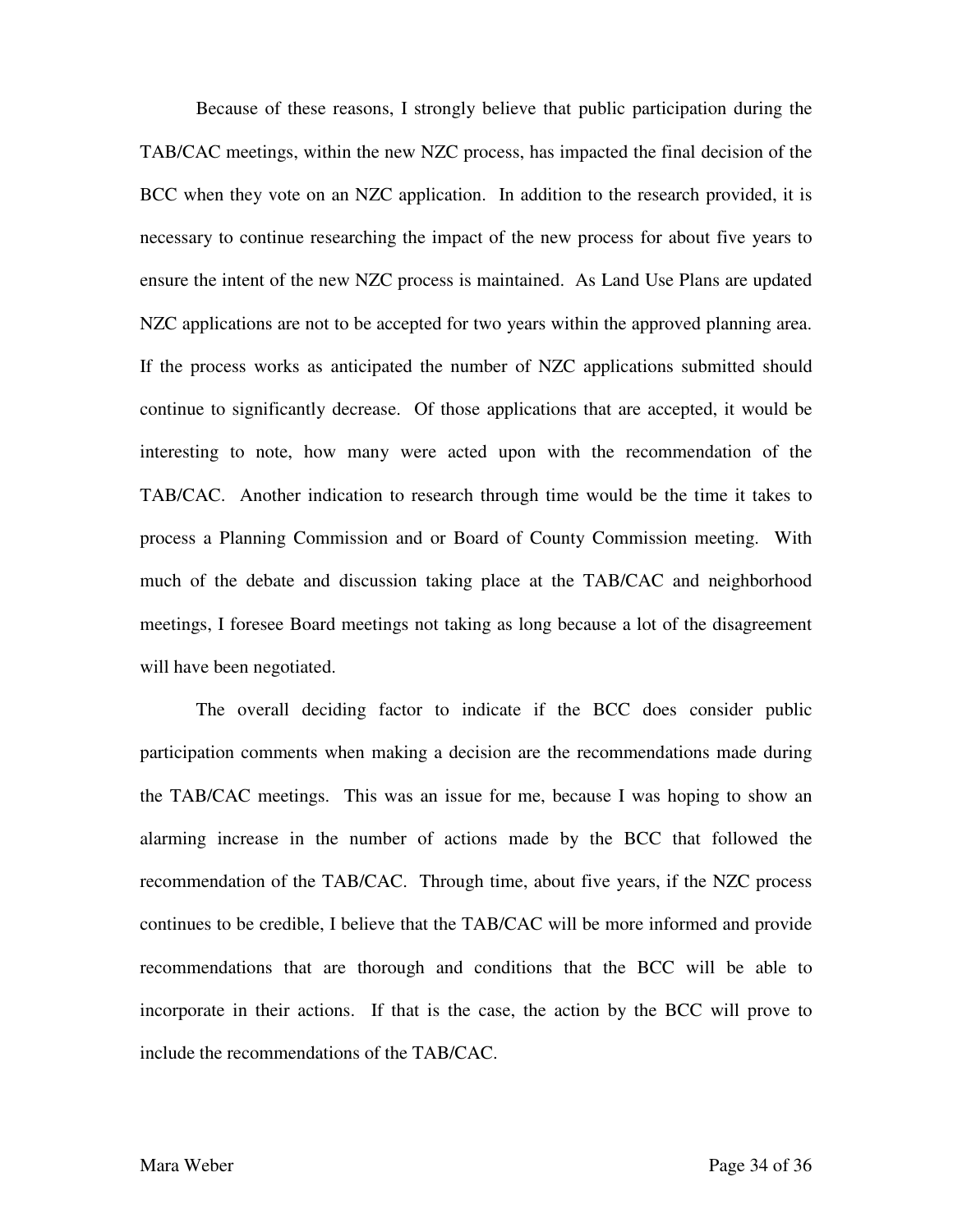# **APPENDIXES**

Appendix A – BATCHING AND IMPLEMENTATION SCHEDULE

Appendix B – LAND USE PLAN MAJOR UPDATE CYCLE

Appendix C – NOTICE OF NEIGHBORHOOD MEETING

Appendix D – NZC APPLICATION RESULTS Submitted July 1, 2003 – June 30, 2004

# **DEFINITIONS**

- BCC = Board of County Commission
- CAC = Citizen Advisory Council
- DAQEM = Department of Air Quality and Environmental Management
- NZC = Non-Conforming Zone Change
- PC = Planning Commission
- TAB = Town Advisory Board
- $ZC = Z$ one Change